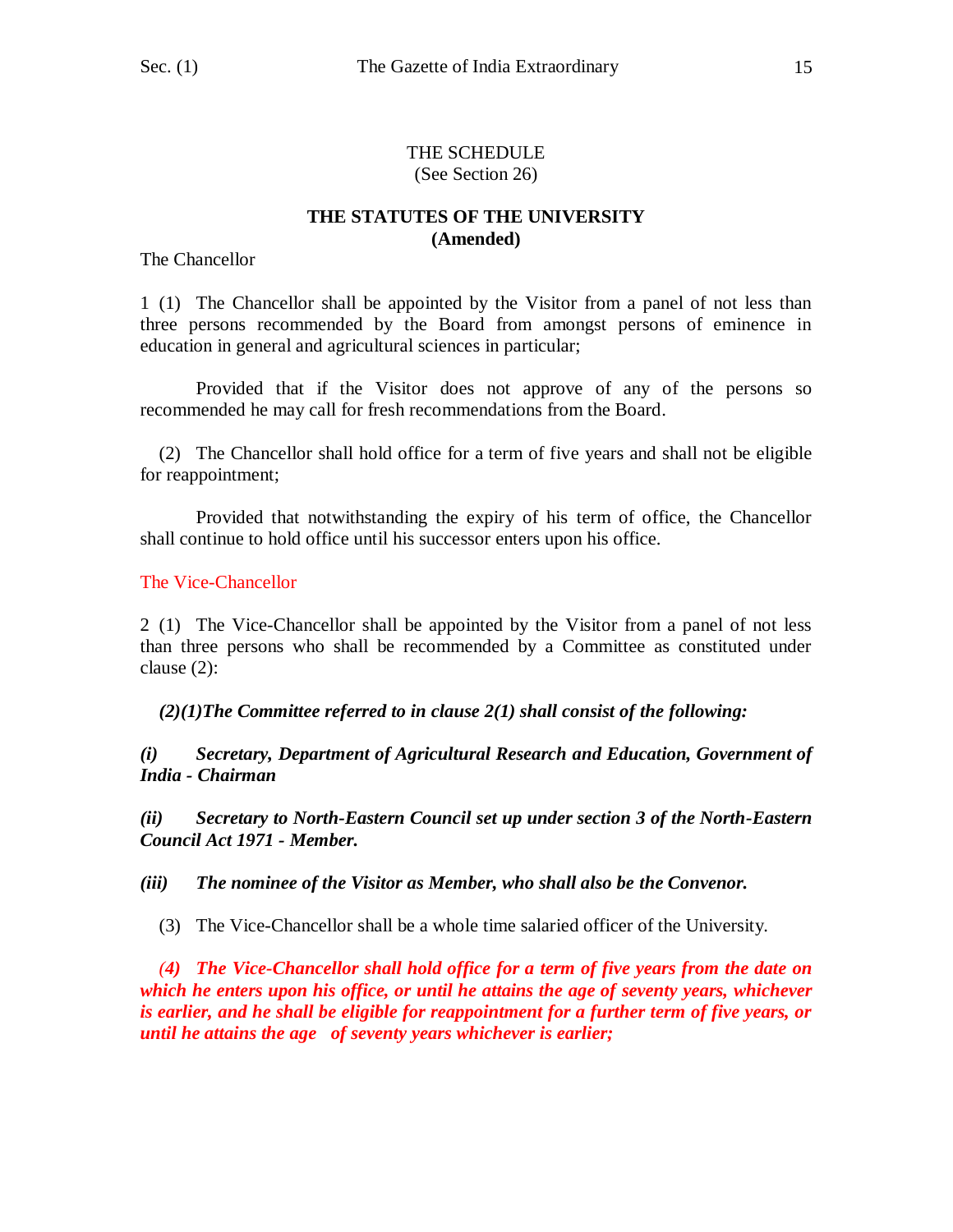Provided that notwithstanding the expiry of the said period of five years, he shall continue in office for a period not exceeding one year or until his successor is appointed and enters upon his office.

# *Para 3 – deleted.*

 (5) The emoluments and other conditions of service of the Vice-Chancellor shall be as follows:-

(i) The Vice-Chancellor shall be paid a monthly salary and allowances other than the house rent allowance, at the rate fixed by the Central Government from time to time and he shall be entitled, without payment of rent, to use a furnished residence throughout his term of office and no charge shall fall on the Vice-Chancellor in respect of the maintenance of such residence.

(ii) The Vice-Chancellor shall be entitled to such terminal benefits and allowances as may be fixed by the Board with the approval of the Visitor from time to time;

Provided that where an employee of the University or a College or an Institution maintained by it or of any other University or any institution maintained by or affiliated to such other University, is appointed as the Vice-Chancellor, he may be allowed to contribute to any provident fund of which he is a member and the University shall contribute to the account of such person in that provident fund at the same rate at which the person had been contributing immediately before his appointment as the Vice-Chancellor;

Provided further that where such employee had been a member of any pension scheme, the University shall make the necessary contribution to such scheme.

*(iii) The Vice-Chancellor shall be entitled to traveling and other allowances as per the rate fixed from time to time by the Government of India for the officers equivalent to the rank of Secretary to Government of India. Further, he shall be entitled to transfer traveling allowances and other allowances as admissible to officers of the rank of Secretary to Government of India for joining and after relinquishing the post.*

(iv) The Vice-Chancellor shall be entitled to leave on full pay at the rate of thirty days in a calendar year and the leave shall be credited to his account in advance in two half yearly installments of fifteen days each on the first day of January and July every year;

Provided that if the Vice-Chancellor assumes or relinquishes charge of the office of the Vice-Chancellor during the currency of a half year, the leave shall be credited proportionately at the rate of two and a half days for each completed month of service.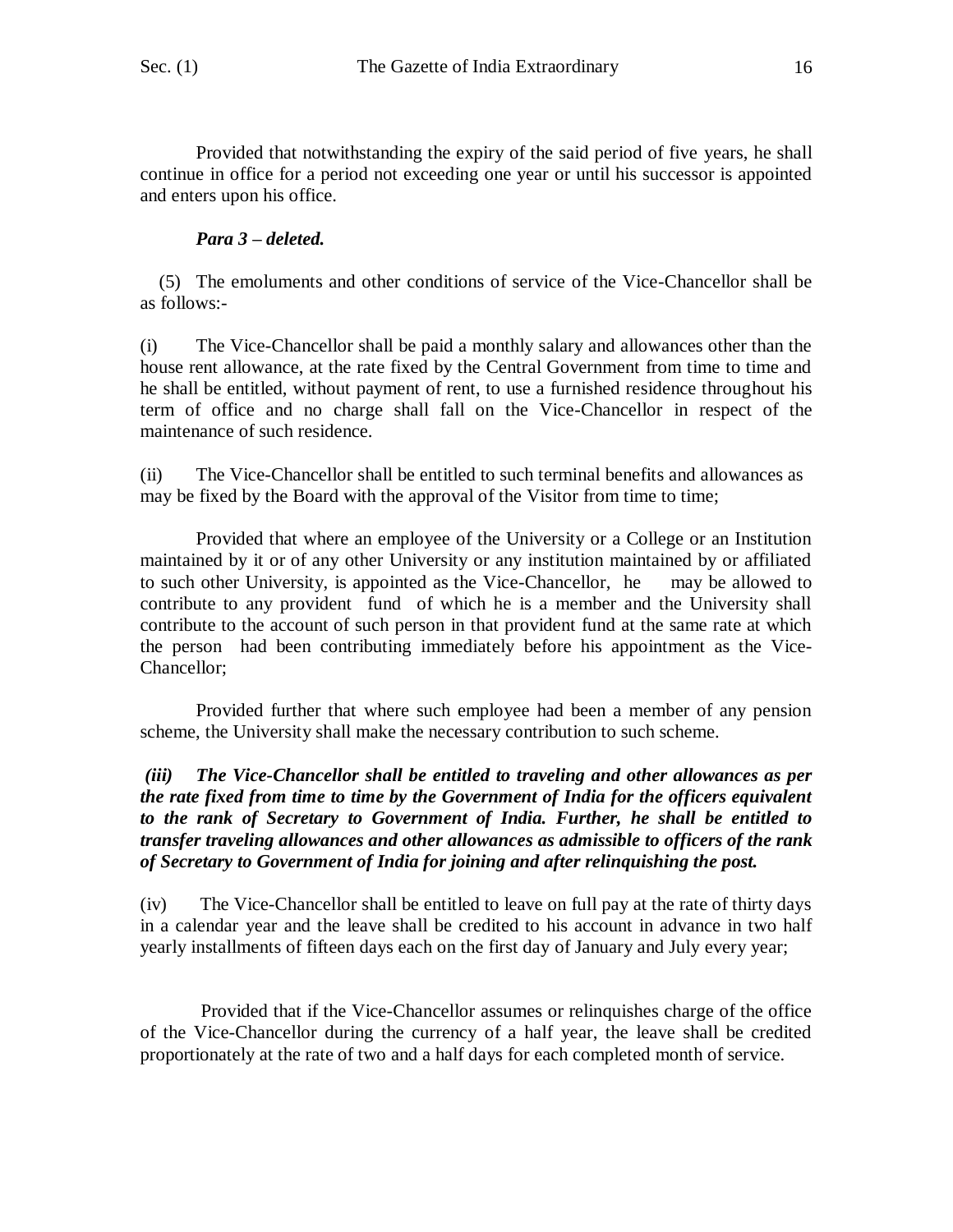v) In addition to the leave referred to in sub-clause (iv), the Vice-Chancellor shall also be entitled to half pay leave at the rate of twenty days for each completed year of service. This half pay leave may also be availed of as commuted leave on full pay on medical certificate. When commuted leave is available, twice the amount of half pay leave shall be debited against half pay leave due.

#### *(vi) The Vice-Chancellor shall be entitled to Leave Travel Concession and Home Travel Concession as per rules of Government of India.*

#### *(vii) The Vice-Chancellor shall be entitled to the benefit of leave encashment at the time of laying down the office as per rules of Government of India.*

 (6) If the office of the Vice-Chancellor becomes vacant due to death, resignation or otherwise, or if he is unable to perform his duties due to ill health or any other cause, the senior-most Dean or Director, as the case may be, shall perform the duties of the Vice-Chancellor until a new Vice-Chancellor assumes office or until the Vice-Chancellor attends to the duties of his office, as the case may be.

Power and duties of the Vice-Chancellor:

#### *3 (1) The Vice-Chancellor shall be ex-officio Chairman of the Board, the Academic Council, the Finance Committee, the Research Council and the Extension Education Council and shall in the absence of the Chancellor preside over the Convocation held for conferring degrees.*

 (2) The Vice-Chancellor shall be entitled to be present at, and address, any meeting of any authority of the University, but shall not be entitled to vote there at unless he is a member of such authority.

 (3) It shall be the duty of the Vice-Chancellor to see that this Act, the Statutes, the Ordinances and the Regulations are duly observed, and he shall have all the powers necessary to ensure such observance.

 (4) The Vice-Chancellor shall exercise control over the affairs of the University and shall give effect to the decisions of all the authorities of the University.

 (5) The Vice-Chancellor shall have all the powers necessary for the proper maintenance of discipline in the University and he may delegates any such powers to such person or persons as he may deem fit.

 *(6) The Vice-Chancellor shall have the power to convene or cause to be convened the meetings of the Board, the Academic Council, the Research Council, the Extension Education Council and the Finance Committee.*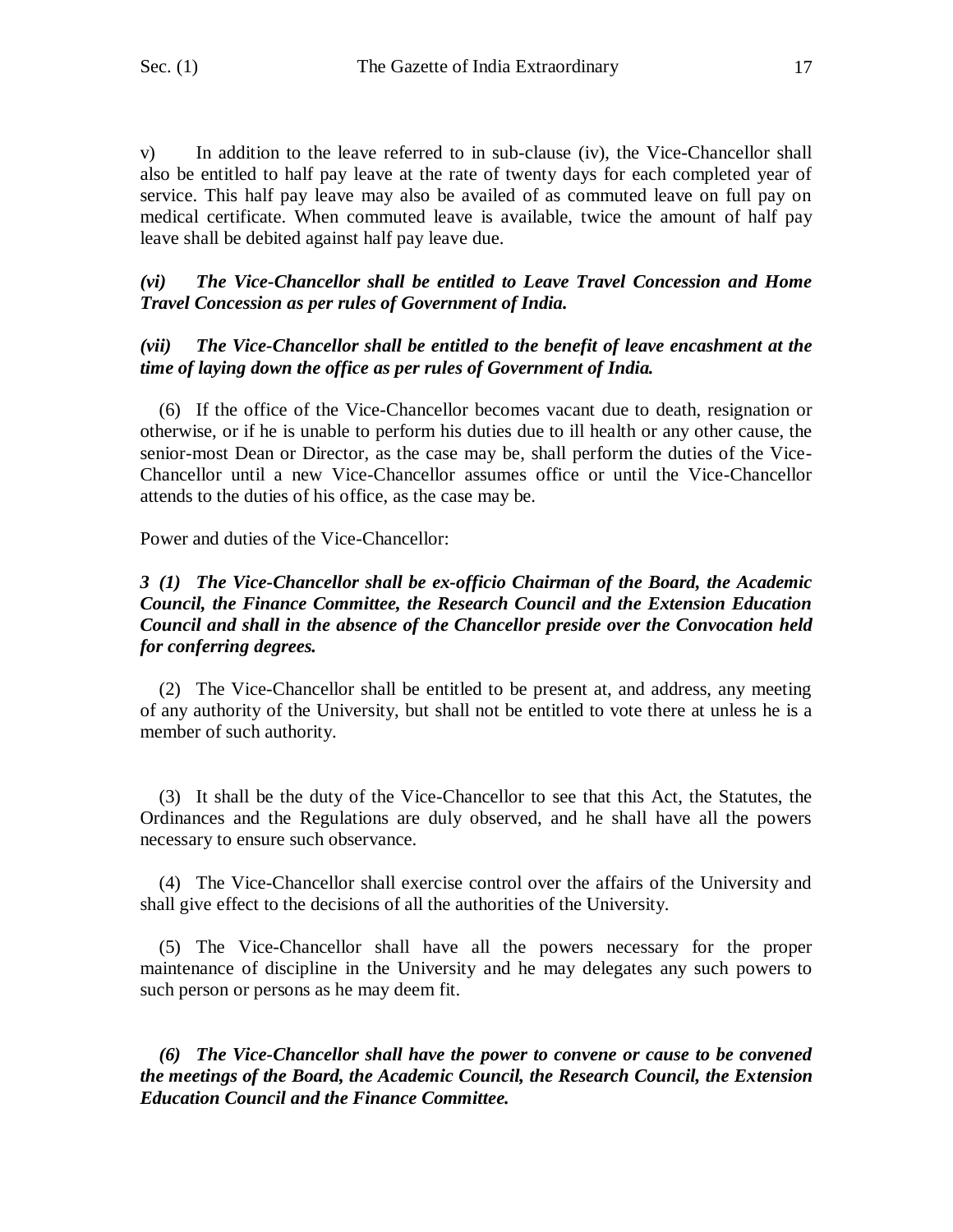Dean of Colleges/Faculties

*4 (1) Each Faculty shall have a Dean who shall also be the head of the College concerned. However, if any Faculty has more than one college, the Vice-Chancellor may nominate one of the Deans as Dean of the Faculty.*

*The Dean of the college shall be appointed by the Board on the recommendation of the Selection Committee constituted for the purpose as per Clause 18 of the Statutes and he shall be a whole time salaried officer of the University.*

*The Dean shall be entitled to rent free and unfurnished residential accommodation.*

*Provided that a Dean on attaining the age of sixty two years shall cease to hold Office as such.*

*The Dean shall hold the office for a term of five years and shall be eligible for re-appointment, provided that a Dean on attaining the age of sixty Five years shall cease to hold office.*

 (2) When the office of the Dean is vacant or when the Dean is, by reason of illness, absence or any other cause, unable to perform duties of his office, the duties of the office shall be performed by such persons as the Vice-Chancellor may appoint for the purpose.

 *(3) The Dean shall be responsible to the Vice-Chancellor for the conduct and maintenance of the standards of teaching in the college/faculty and shall perform such other functions as may be prescribed by the Ordinance.* 

*(4) The Dean shall be the ex-officio Chairman of the Board of Studies of the Faculty, a member of the Academic Council, the Research Council and the Extension Education Council of the University.*

Director Instruction

5 (1) The Director Instruction shall be appointed by the Board on the recommendation of a Selection Committee constituted for the purpose and he shall be a whole time salaried officer of the University.

*The Director of Instruction shall be entitled to rent free and unfurnished residential accommodation.*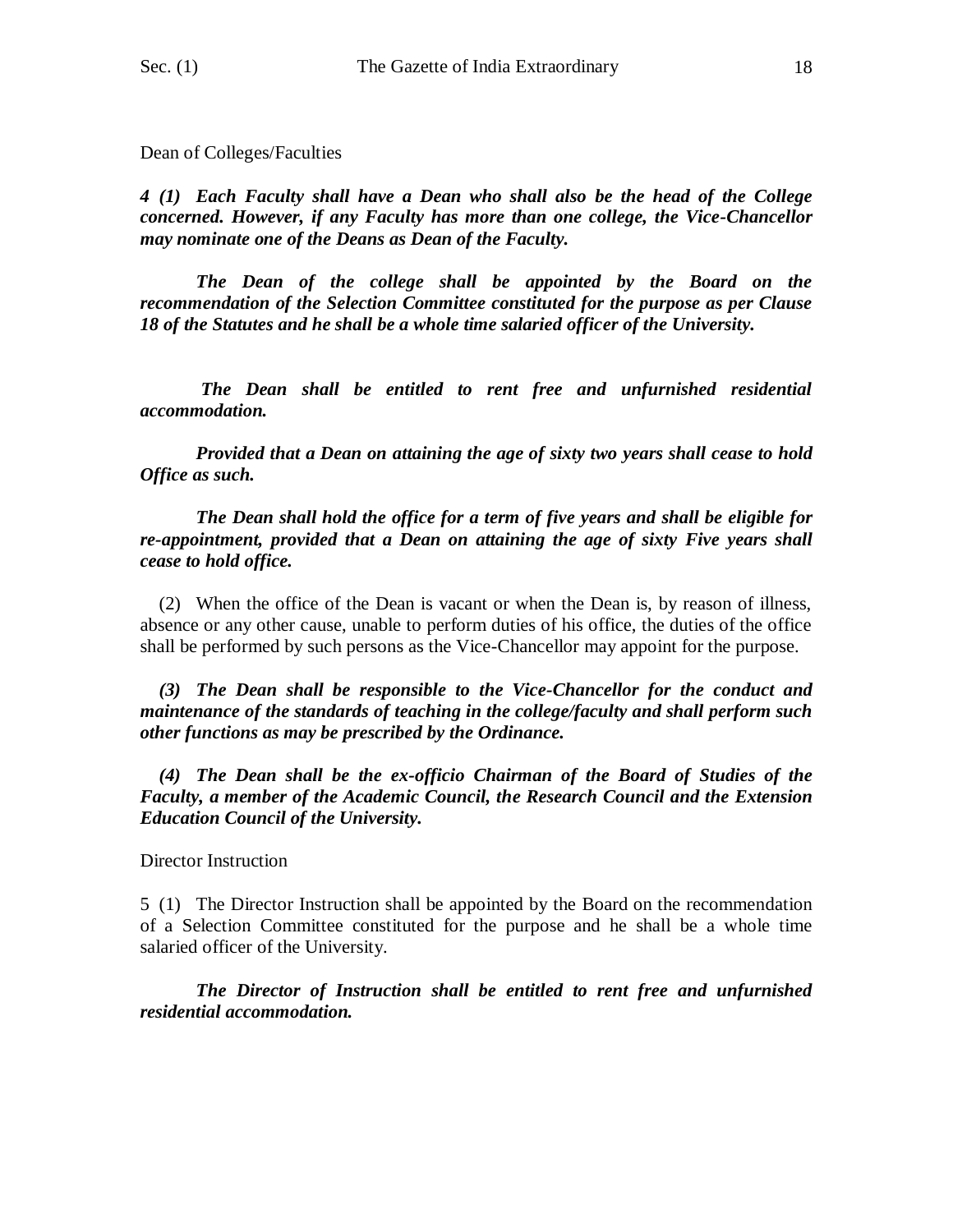*(2) The Director Instruction shall hold office for a term of five years and shall be eligible for reappointment;*

#### *Provided that Director of Instruction on attaining the age of sixty Five years shall cease to hold office as such.*

 (3) The Director Instruction shall be responsible for planning, co-ordination and supervision for all educational programmes in the various faculties of the University.

The Director of Research

6 (1) The Director of Research shall be appointed by the Board on the recommendation of a Selection Committee constituted for the purpose and he shall be a whole time salaried officer of the University.

#### *The Director of Research shall be entitled to rent free and unfurnished accommodation*

 (2) The Director of Research shall hold office for a term of five years and shall be eligible for reappointment;

Provided that the Director of Research on attaining the age of sixty two years shall cease to hold office as such.

#### *(3) The Director of Research shall be responsible for supervision and co-ordination of all research programmes of the University and shall be responsible to the Vice-Chancellor for performance of his duties.*

 *(4) The Director of Research shall be ex-officio Member-Secretary of the Research Council of the University.*

The Director of Extension Education

7 (1) The Director of Extension Education shall be appointed by the Board on the recommendation of a Selection Committee constituted for the purpose and he shall be a whole time salaried officer of the University.

*The Director of Extension Education shall be entitled to rent free and unfurnished accommodation.*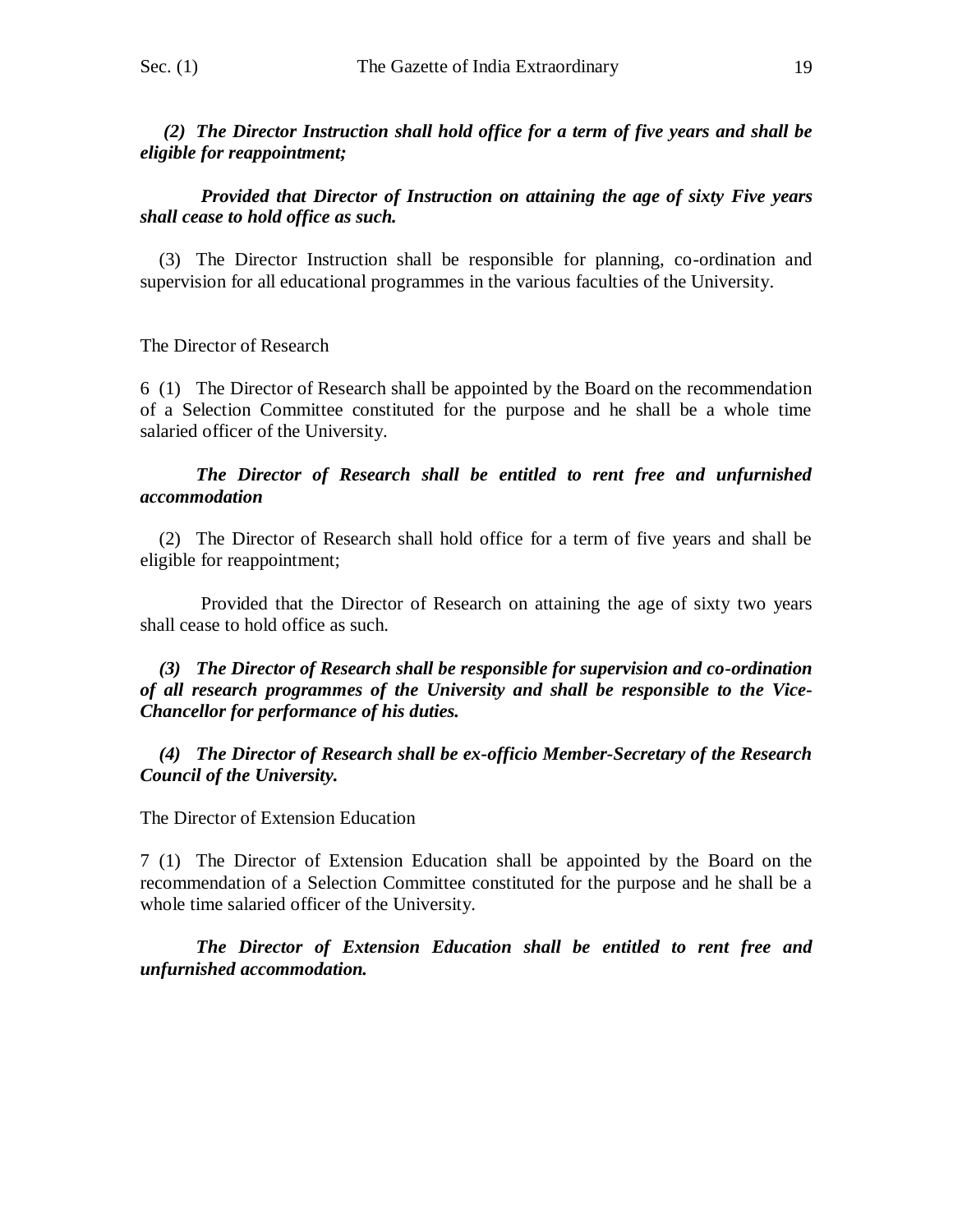*(2) The Director of Extension Education shall hold office for a term of five years and shall be eligible for reappointment;*

*Provided that the Director of Extension Education on attaining the age of sixty five years shall cease to hold office as such.*

 *(3) The Director of Extension Education shall be responsible for supervision and co-ordination of all Extension Education Programmes in the University and shall be responsible to the Vice-Chancellor for performance of his duties.*

 *(4) The Director of Extension Education shall be ex-officio Member-Secretary of the Extension Education Council of the University.*

#### Registrar

*8 (1) The Registrar shall be appointed by the Board on the recommendation of a duly constituted Selection Committee under Clause 18 of the Statutes and he shall be a whole time salaried officer of the University. He shall be responsible to the Vice-Chancellor for performance of his duties.*

 (2) He shall be appointed for a term of five years and shall be eligible for reappointment

#### *He may also be appointed on deputation for a specified period not exceeding five years*

 (3) The emoluments and other terms and conditions of service of the Registrar shall be such as may be prescribed by the Ordinances:

Provided that the Registrar shall retire on attaining the age of sixty years.

#### **Para 3 - deleted.**

#### *In case of a person appointed on deputation his tenure, emoluments and other terms of service shall be according to the terms of deputation.*

(4) When the office of the Registrar is vacant or when the Registrar is, by reason of illness, absence, or any other cause, unable to perform the duties of his office, the duties of the office shall be performed by such person as the Vice-Chancellor may appoint for the purpose.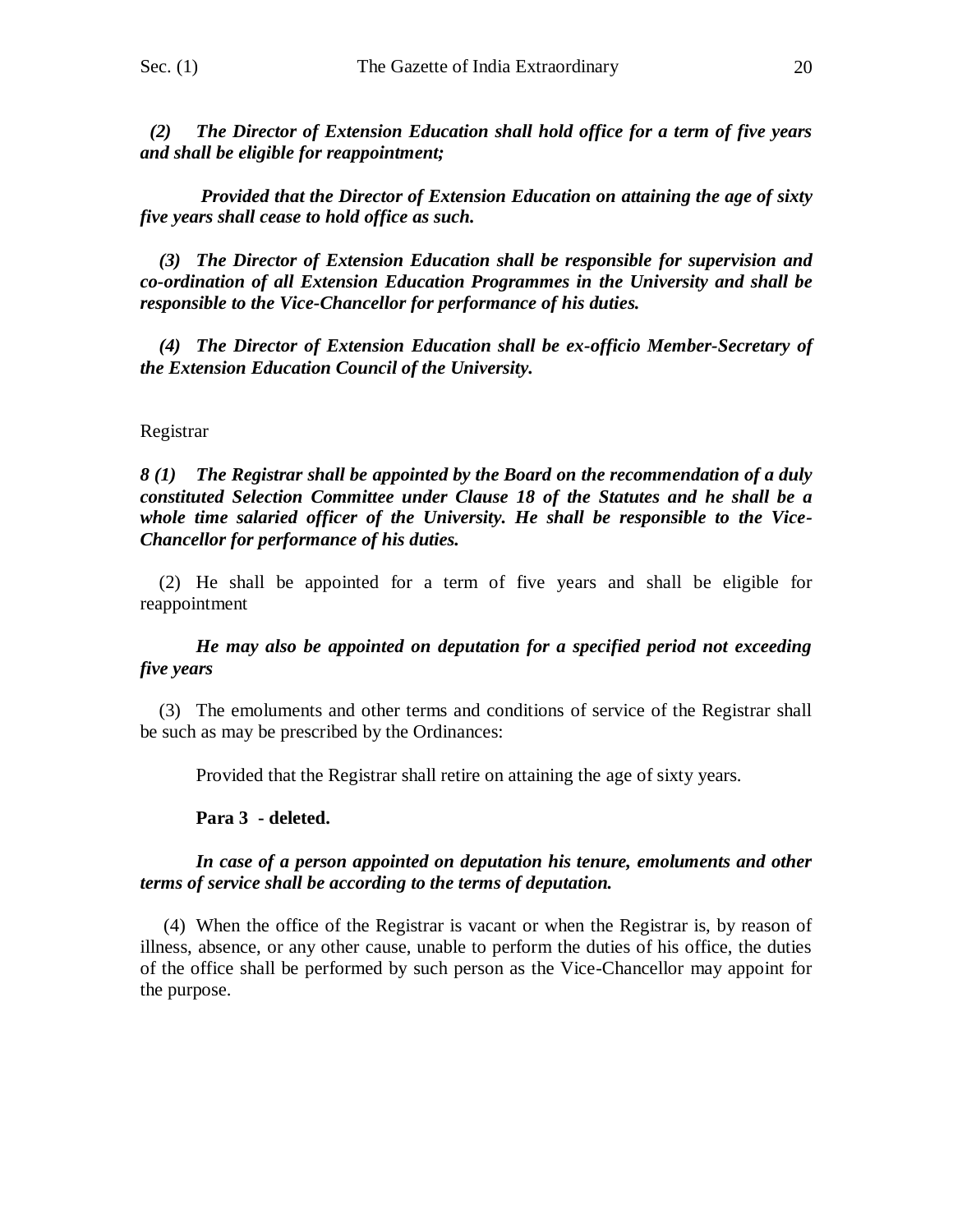(5) (a) The Registrar shall have power to take disciplinary action against such of the employees excluding teachers, as may be specified in the order of the Board and to suspend them pending inquiry, to administer warnings to them or to impose on them the penalty of censure or the with-holding of increment ;

Provided that no such penalty shall be imposed unless the person concerned has been given a reasonable opportunity of showing cause against the action proposed to be taken in regard to him.

 (b) An appeal shall lie to the Vice-Chancellor against any order of the Registrar imposing any of the penalties specified in sub-clause (a).

 (c) In a case where the inquiry discloses that a punishment beyond the power of the Registrar is called for, the Registrar shall, upon conclusion of the inquiry, make a report to the Vice-Chancellor along with his recommendations;

 Provided that an appeal shall lie to the Board against an order of the Vice-Chancellor imposing any penalty.

 (6) The Registrar shall be ex-officio Secretary of the Board and the Academic Council, but shall not be deemed to be a member of any of these authorities.

(7) It shall be the duty of the Registrar -

(a) To be the custodian of the records, the common seal and such other property of the University as the Board shall commit to his charge;

(b) To issue all notice convening meeting of the Board, the Academic Council and of any committees appointed by those authorities;

(c) To keep the minutes of all the meetings of the Board, the Academic Council and of any committees appointed by those authorities;

(d) To conduct the official correspondence of the Board and the Academic Council;

#### *(e) To arrange for the examinations of the University in accordance with the manner prescribed by the Ordinances/notifications;*

(f) To supply to the Visitors, copies of the agenda of the meetings of the authorities of the University as soon as they are issued; and the minutes of such meetings;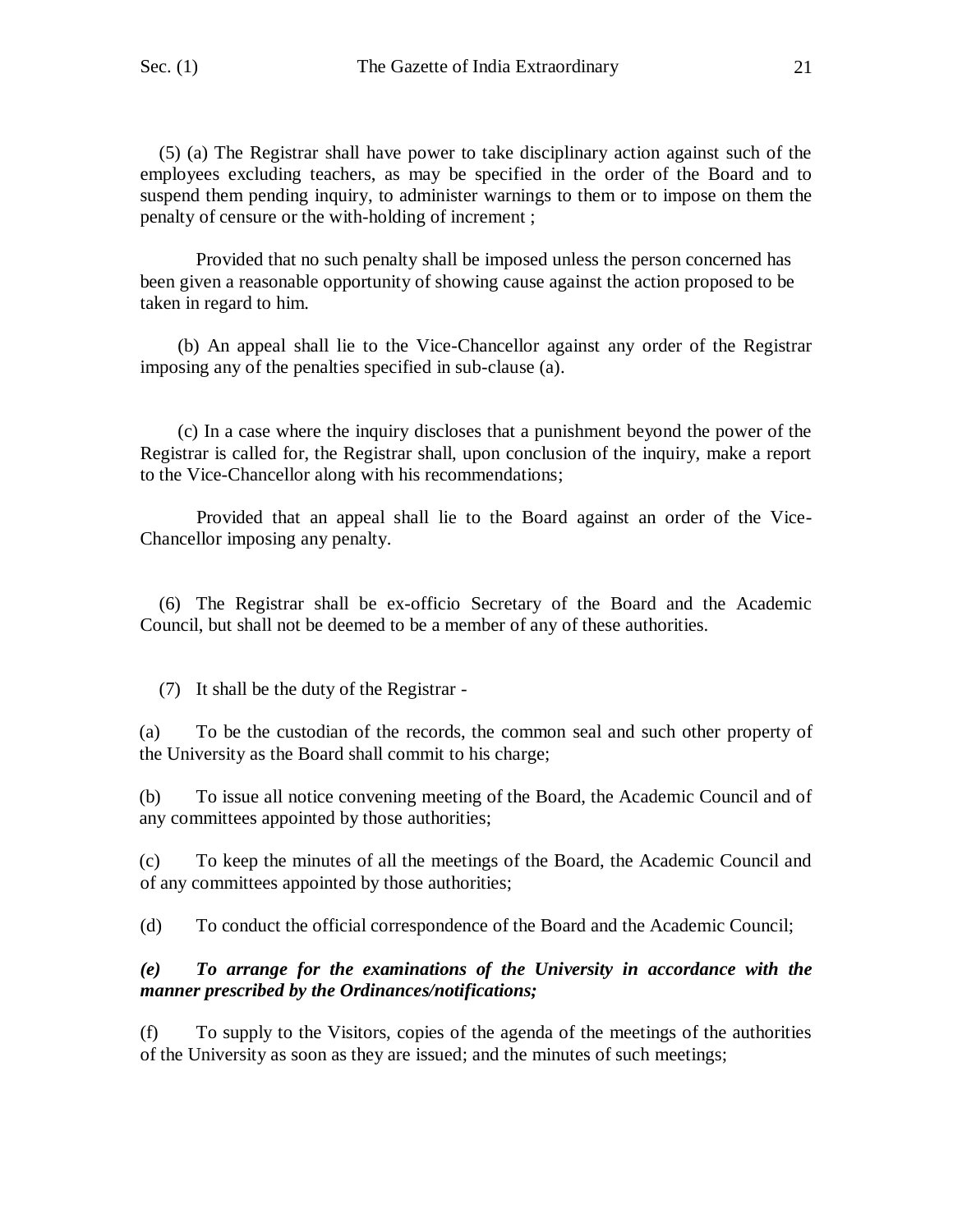(g) To represent the University in suits or proceedings by or against the University, sign powers of attorney and verify pleadings or depute his representatives for the purpose; and

(h) To perform such other duties as may be specified in the Statutes, the Ordinances or the Regulations or as may be required, from time to time, by the Board or the Vice-Chancellor.

# The Comptroller

*9 (1) The Comptroller shall be appointed by the Board on the recommendation of a duly constituted Selection Committee under Clause 18 of the Statutes and he shall be a whole time salaried officer of the University.*

*The Comptroller may also be appointed on deputation for a specified period not exceeding five years.*

 (2) He shall be appointed for a term of five years and shall be eligible for reappointment.

 *(3) The emoluments and other terms and conditions of service of the Comptroller shall be such as may be prescribed by the Ordinance. In case of a person being appointed on deputation, his tenure, emoluments and other terms of service shall be according to the standard of deputation;*

Provided that the Comptroller shall retire on attaining the age of sixty years.

### **Para 3 – deleted.**

 (4) When the office of the Comptroller is vacant or when the Comptroller is, by reason of illness, absence or any other cause, unable to perform the duties of his office, the duties of the office shall be performed by such person as the Vice-Chancellor may appoint for the purpose.

 (5) The Comptroller shall be *ex-officio* Secretary of the Finance Committee, but shall not be deemed to be a member of such Committee.

- (6) The Comptroller shall
	- a) Exercise general supervision over the funds of the University and shall advise it as regards its financial policy, and
	- *b) Perform such other duties as may be specified in the Statutes, the Ordinances or as may be required, from time to time, by the Board or the Vice- Chancellor.*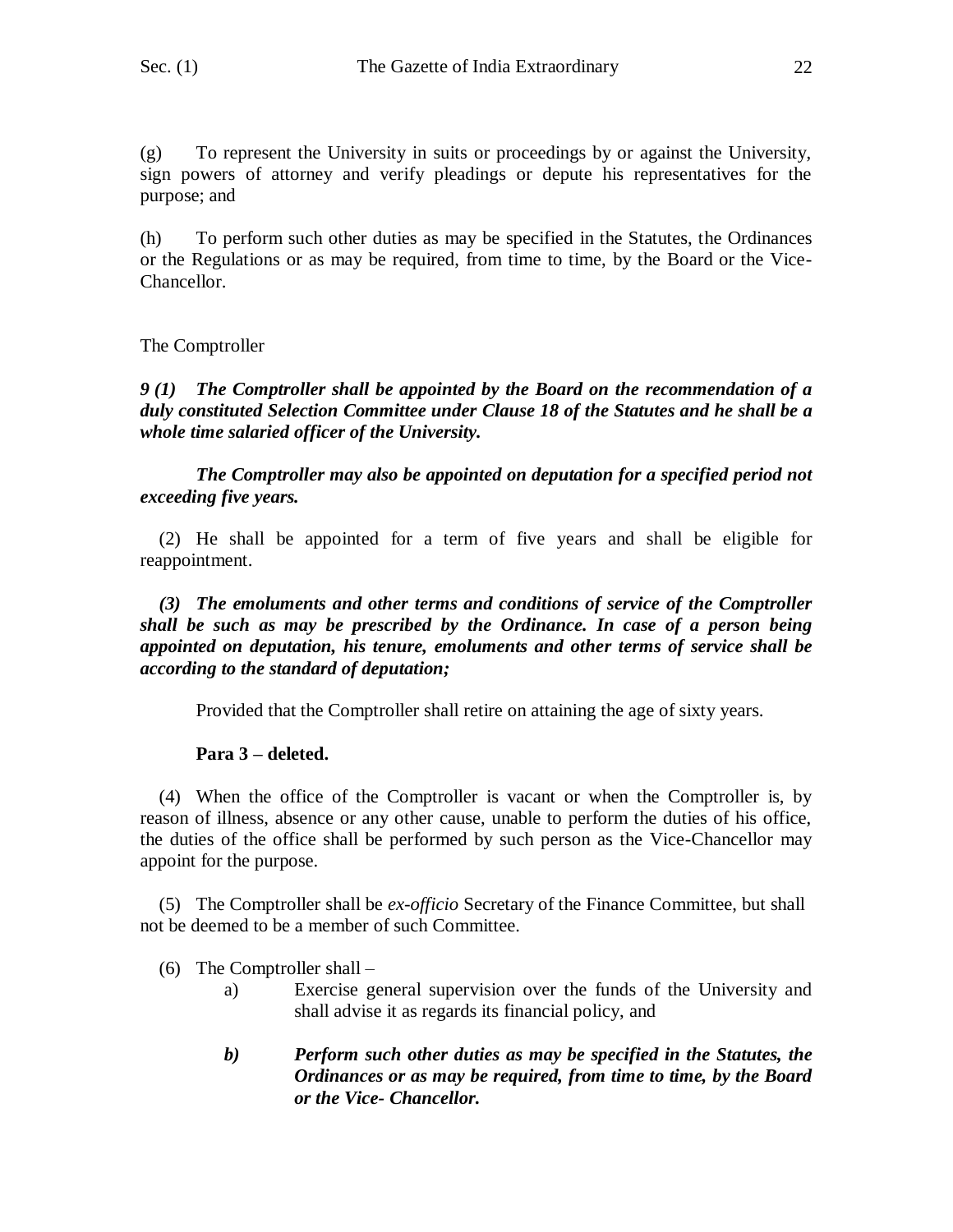- (7) Subject to the control of the Board, the Comptroller shall
	- (a) hold and manage the property and investments of the University including trust endowed property.
	- (b) ensure that the limits fixed by the Board for recurring and nonrecurring expenditure for a year are not exceeded and that all moneys are expended on the purpose for which they are granted or allotted.
	- (c) be responsible for the preparation of annual accounts and the budget of the University and for their presentation to the Board.
	- (d) keep a constant watch on the state of the cash and bank balances and on the state of investment.
	- (e) watch the progress of the collection of revenue and advice on the methods of collection employment.
	- (f) ensure that the registers of buildings, land, furniture and equipment are maintained up to date and that stock-checking is conducted, of equipment and other consumable materials in all offices, specialized Laboratories, Colleges and Institutions maintained by the University.
	- (g) bring to the notice of the Vice-Chancellor unauthorized expenditure and other financial irregularities and suggest disciplinary action against persons at fault; and
	- (h) call for from any office, Laboratory, College or Institution maintained by the University and information or returns that he may consider necessary for performance of his duties.

 (8) Any receipt given by the Comptroller or the person or persons duly authorized in this behalf by the Board for any money playable to the University shall be sufficient discharge for payment of such money.

Head of Departments

*10 (1) Each Department shall have a Head, appointed by Vice-Chancellor who shall be not below the rank of an Associate Professor and whose duties and functions and terms and conditions of appointment shall be prescribed by the Ordinances.*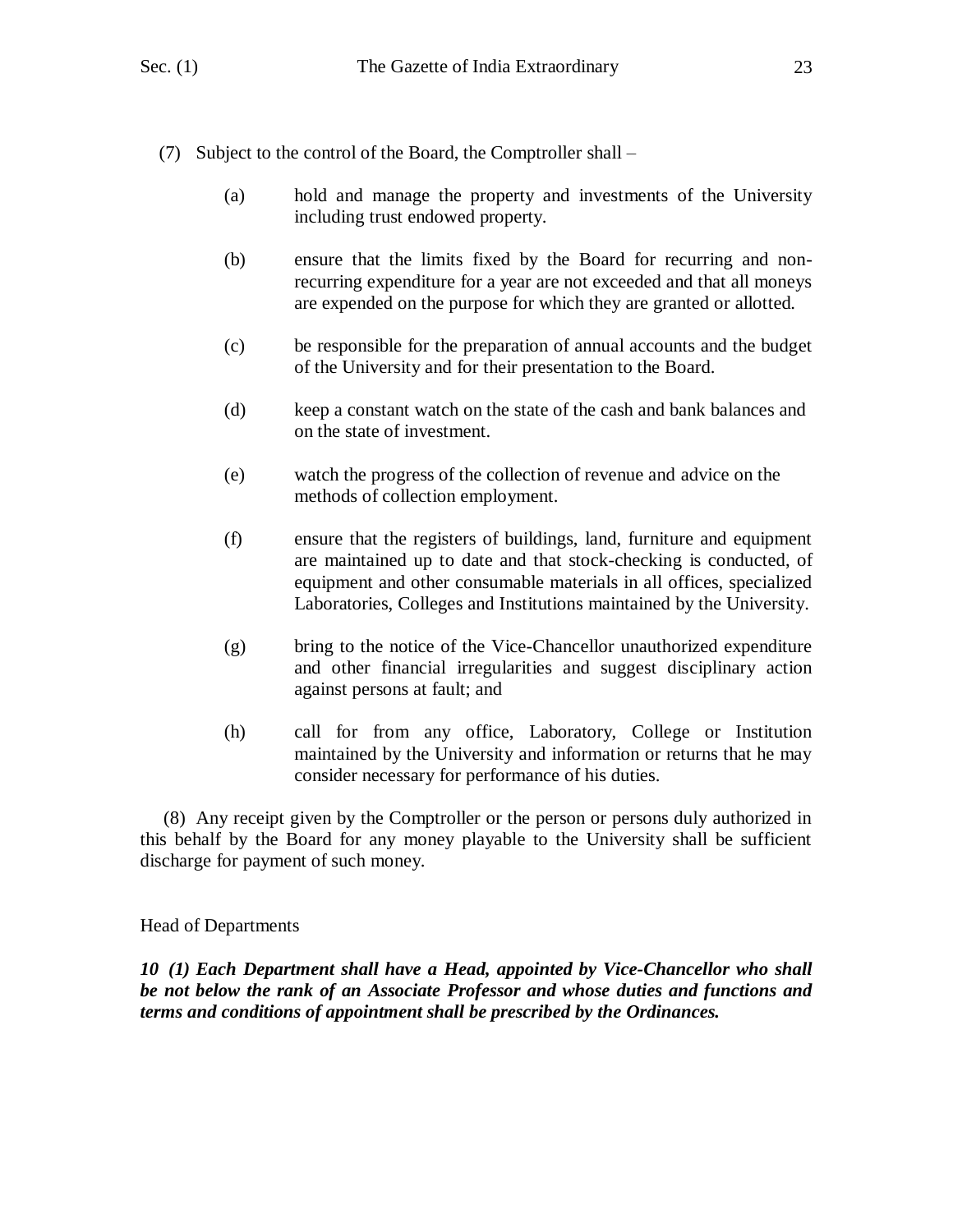*He shall be responsible to the Dean for teaching, to Director of Research for research to Director of Extension Education for extension education work. However, the Dean shall be the administrative controlling officer of the Heads of Departments in college concerned;*

*Provided that if there is more than one Professor in any Department, the Head of the Department shall be appointed by the Vice-Chancellor from amongst the Professors.*

*Provided that in the case of Department where there is only one Professor, the Vice-Chancellor shall have option, to appoint either the Professor or an Associate Professor as the Head of the Department,*

#### *Para 4 - deleted.*

*Provided also that in a Department where there is no Professor or Associate Professor in a Department, the Dean of the College shall act as the Head of the Department or with the approval of the Vice-Chancellor assign the duty to any other Head of the Department of the College.*

 (2) It shall be open to a Professor or an Associate Professor to decline the offer of appointment as the Head of the Department.

 (3) A Professor or an Associate Professor appointed as Head of the Department shall hold office as such for a period of three years and shall be eligible for re-appointment.

 (4) A Head of a Department may resign his office at any time during his tenure of office.

 (5) A Head of a Department shall perform such functions as may be prescribed by the Ordinances.

 *(6) The Head of Department shall retire at the age of sixty two years.*

Librarians

*11 (1) Every Librarian shall be appointed by the Board on the recommendation of the Selection Committee constituted for the purpose under clause 18 of the Statutes and he shall be a whole-time salaried officer of the University.*

 *(2) Every Librarian shall exercise such powers and perform such duties as may be assigned to him by the Vice-Chancellor.*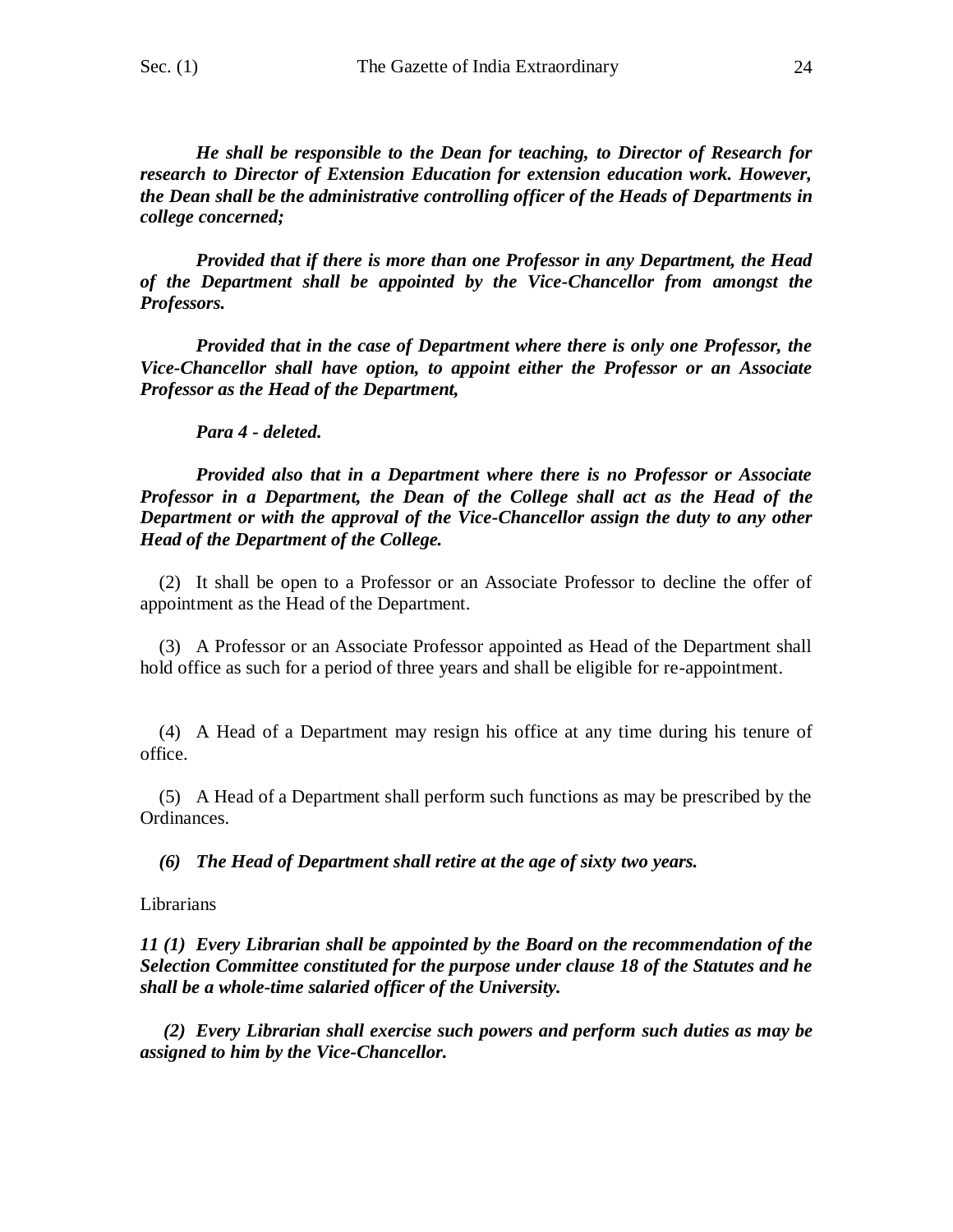Constitution, powers and functions of the Board

- 12 (1) The Board shall consist of the following members namely:-
	- (i) The Vice-Chancellor, *ex-officio* Chairman.
	- *(ii) Three Secretaries from amongst the Secretaries-in-charge of the Depts. of Agriculture/Forest/Animal Husbandry/Fishery/Horticulture of a State in the North Eastern Region to be nominated by the by the Visitor by rotation in the alphabetical order to represent that State;*

*Provided that there shall not be more than one Secretary from a State in the Board at a particular time.*

- *(iii) Three eminent scientists to be nominated by the Visitor.*
- *(iv) One distinguished person representing Agro-based industries or a manufacturer having a special knowledge in agricultural development to be nominated by the Visitor.*
- (v) The Deputy Director General (Education) representing the Indian Council of Agricultural Research.
- (vi) The Secretary to the North Eastern Council set up under section 3 of the North Eastern Council Act, 1971 (84 of 1971).
- (vii) One Dean of College and one Director to be nominated by the Vice-Chancellor on rotational basis.
- (viii) Two persons representing farmers in the States of the North-Eastern Region to be nominated by the Vice-Chancellor by rotation in alphabetical order of those states.
- *(ix) Deleted*
- *(x) One woman social worker representing woman social organization from the North-Eastern Region to be nominated by the Vice-Chancellor.*
- (xi) An Advisor (Agriculture), Planning Commission.
- (xii) A distinguished authority on forest, Social forest or environment management to be nominated by the Visitor.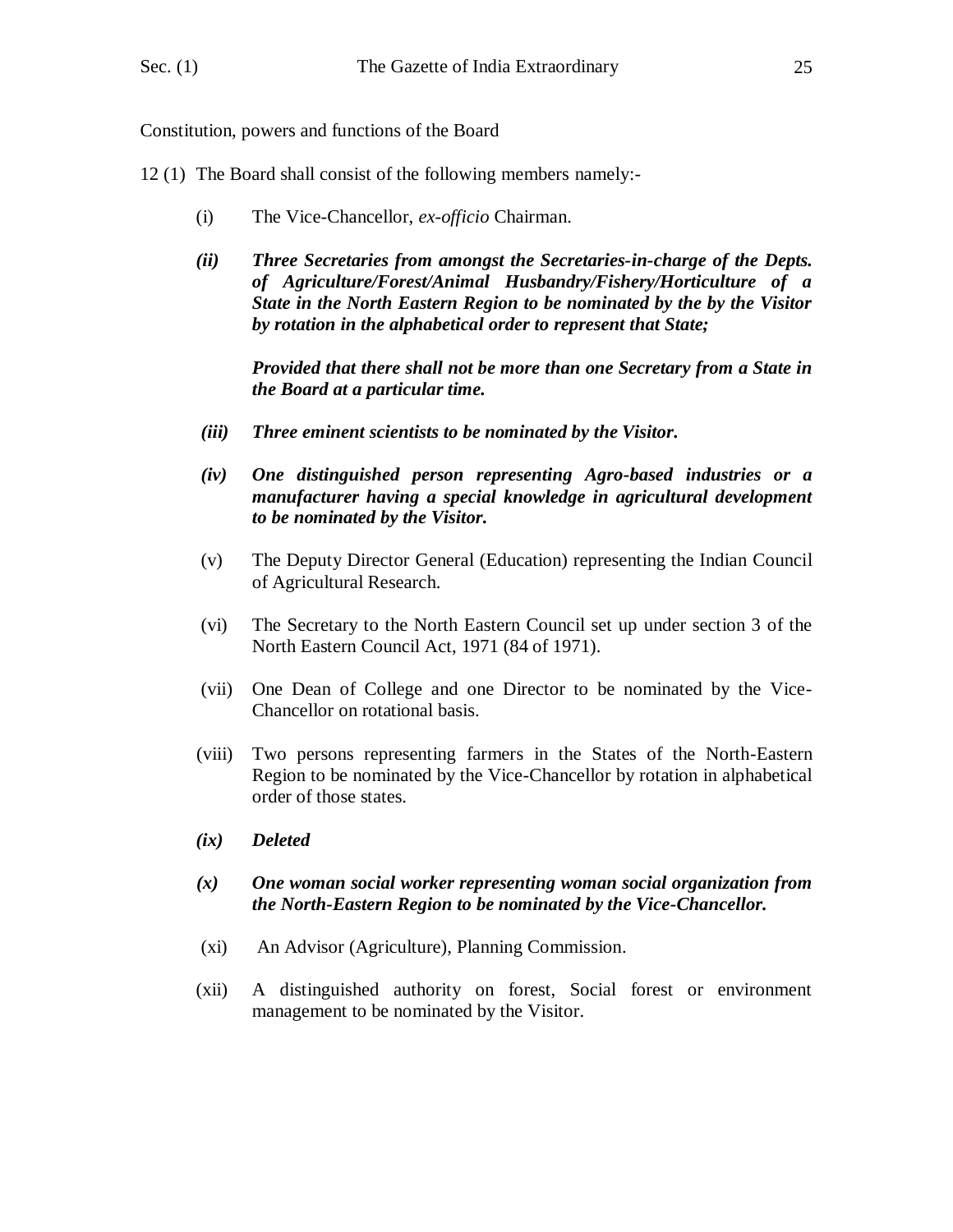- *(xiii) Two persons not below the rank of Joint Secretary representing respectively the Departments of Government of India dealing with the Agriculture and Animal Husbandry to be nominated by the concerned Secretary to the Government of India.*
- *(xiv) A nominee of the Secretary representing the Department of Agricultural Research & Education, Government of India.*
- (xv) The Registrar of the University Secretary.

### *(2) The term of office of the members of the Board, other than ex-officio members, shall be three years.*

 (3) The Board shall have the power of management and administration of the revenue and property of the University and the conduct of all administrative affairs of the University not otherwise provided for.

 (4) Subject to the provisions of this Act, the Statutes and the Ordinances, the Board shall in addition to all other powers in it have the following powers, namely:-

(i) To create, teaching and academic posts, to determine the number and emoluments of such posts and to define conditions of service of University staff, subject to the approval of the Indian Council of Agricultural Research;

(ii) To appoint such teachers and other academic staff, as may be necessary, and Deans of Colleges, Director and Heads of other institutions maintained by the University on the recommendation of the Selection Committee constituted for the purpose and to fill up temporary vacancies therein;

(iii) To create administrative, ministerial and other necessary posts and to make appointments thereto in the manner prescribed by the Ordinances;

### *(iv) Deleted.*

(v) To regulate and enforce discipline among employees in accordance with the Statutes and Ordinances;

(vi) To manage and regulate the finances, accounts, investments, property, business and all other administrative affairs of the University, and for that purpose to appoint such agents as it may think fit;

(vii) To fix limits on the total recurring and the total non-recurring expenditure for a year on the recommendation of the Finance Committee;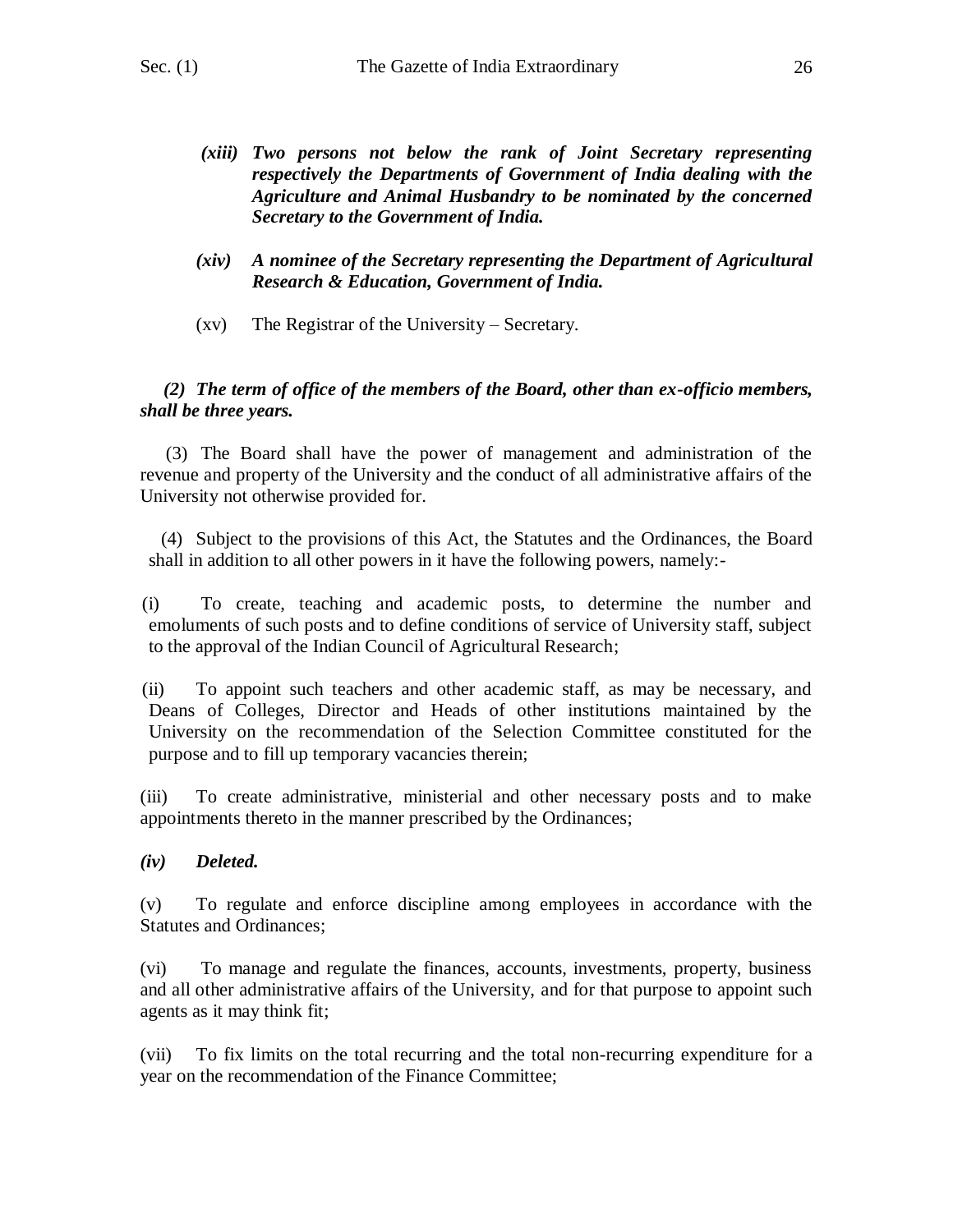(viii) To invest any money belongings to the University, including any unapplied income, in such stocks, funds, shares or securities, from time to time, as it may think fit or in the purchase of immovable property in India, with the like powers of varying such investment from time to time;

(ix) To transfer or accept transfers or any movable or immovable property on behalf of the University;

(x) To provide buildings, premises, furniture and apparatus and other means needed for carrying on the work of the University;

(xi) To enter into, vary, carry out and cancel contracts on behalf of the University;

(xii) to entertain, adjudicate upon, and, if thought fit, to redress any grievances of the employees and students of the University;

*(xiii) To fix fees, honorarium, emoluments and travelling allowances of examiners/experts/Consultants/advisors/officers on special duty etc.;*

(xiv) To select a common seal for the University and provide for the custody and use of such seal;

(xv) To make such special arrangements as may be necessary for the residence and discipline of women students;

(xvi) To delegate any of its powers to the Vice-Chancellor, the Deans, Directors, the Registrar or the Comptroller or such other employee or authority of the University or to a committee appointed by it as it may deem fit;

(xvii) To institute fellowships, scholarships, studentships, medals and prizes;

*(xviii) to provide for appointment of visiting Professor(s), Emeritus Professor(s), Consultant and Officers on Special Duty/Scholars etc. and to determine the terms and conditions of such appointment.*

Quorum for meetings of the Board

13. To exercise such other Power and perform such other duties as may be conferred on it by the Act, or the statutes.

# *Five members of the Board shall form the quorum for a meeting of the Board*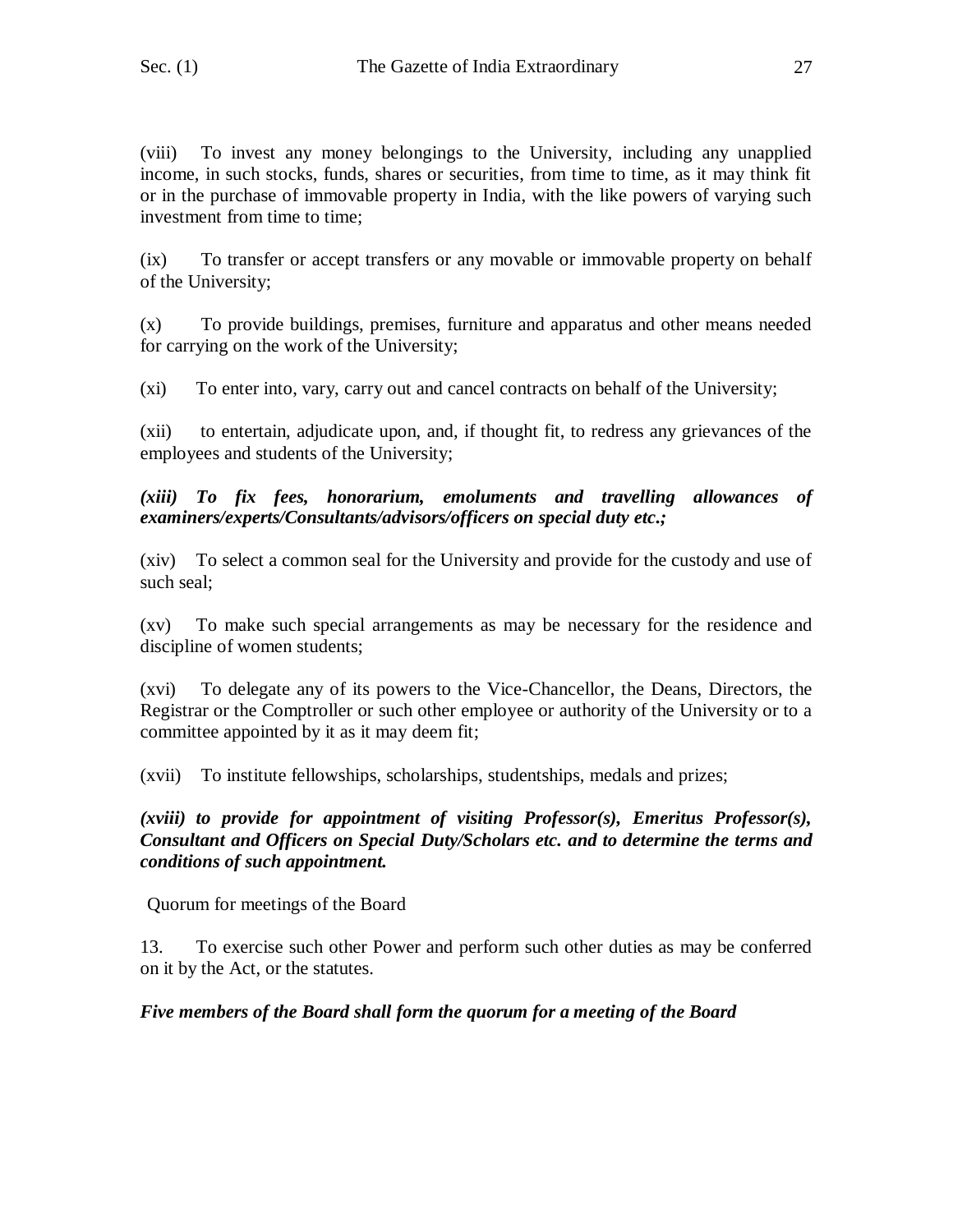Constitution and powers of the Academic Council

14 (1) The Academic Council shall consist of the following members, namely:-

- *(i) The Vice-Chancellor ex-officio-Chairman;*
- (ii) All the Deans of the Colleges of the University;
- (iii) The Director of Research of the University;
- (iv) The Director of Extension Education of the University;
- (v) The Director of Instruction;
- (vi) A Librarian to be nominated by the Vice-Chancellor on rotational basis;
- *(vii) Two eminent scientists to be co-opted from outside the University to be nominated by the Vice-Chancellor;*
- *(viii) Seven Heads of the Departments, at least one from each faculty to be nominated by the Vice-Chancellor;*
- *(ix) One nominee of North eastern Council with specialization in Agricultural Sciences;*
- *(x) The Registrar of the University, ex-officio Secretary.*

# *(2) The term of office of the members of the Academic Council, other than Exofficio members, shall be three years.*

 (3) Subject to the Act, the Statutes and Ordinances, the Academic Council shall, in addition to all other powers vested in it, have the following powers, namely:-

# *(a) To exercise general supervision over the academic policies of the University to give directions regarding methods of instruction, co-operative teaching among colleges and institutions, evaluation and improvements in academic standards;*

*(b) To bring about inter-college co-ordination and establish or appoint committee on academic matters;*

(c) To consider matters of general academic interest either on its own initiative or on a reference by a college or the Board and to take appropriate action thereon; and

(d) To frame such regulations and rules consistent with the Statutes and the Ordinances regarding the academic functioning of the University, discipline, residences, admissions, award of fellowships and studentships, fees, concessions, corporate life and attendance.

Quorum for meetings of the Academic Council

**15.** *One third members of the Academic Council shall form the quorum for a meeting of the Academic Council.*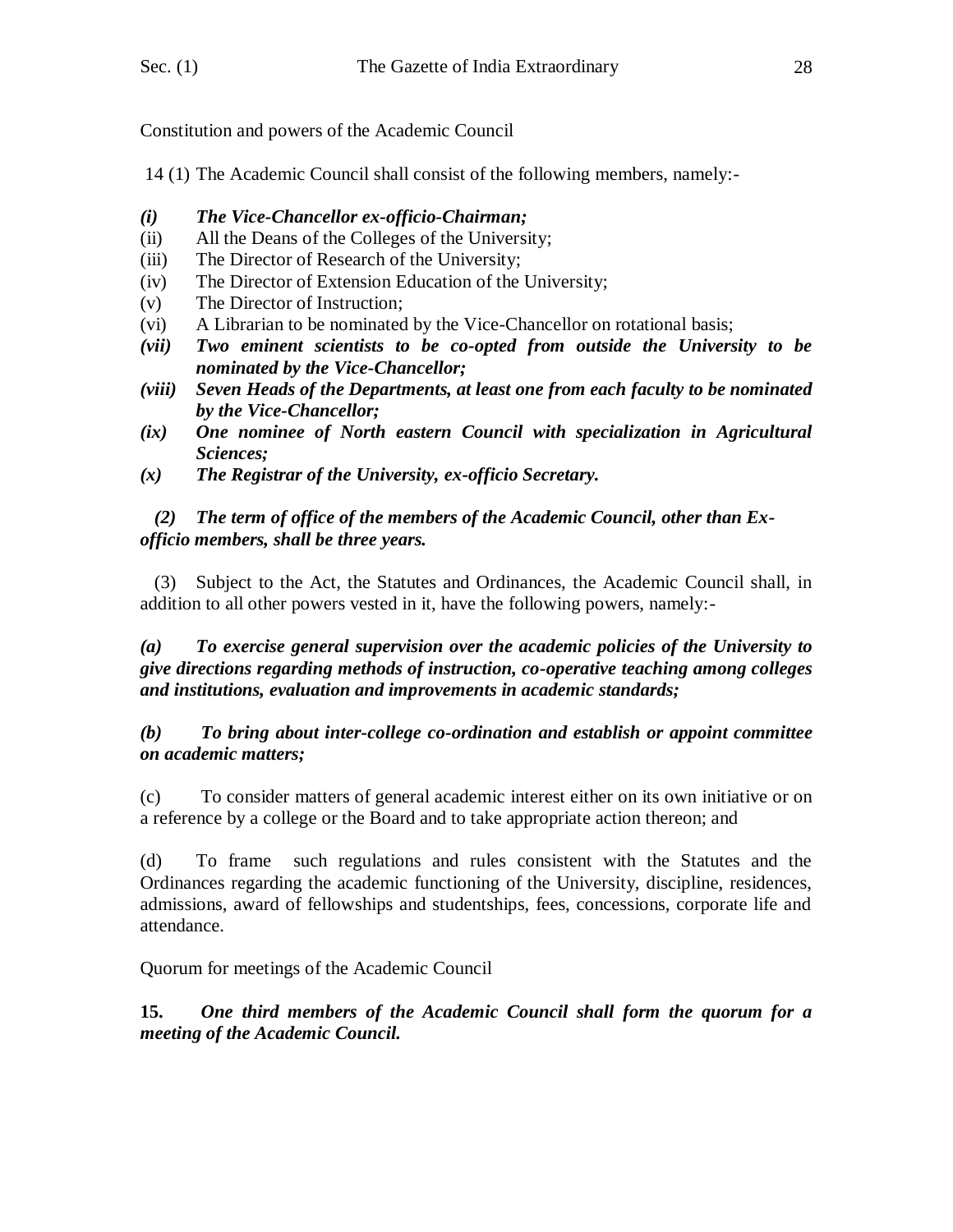- **16 (1)** *Each Faculty shall have a Board of Studies.*
	- *(2) The Board of Studies of each Faculty shall be constituted as under:*
		- *(i) Dean of Faculty – Chairperson.*
		- *(ii) Director of Research – Member.*
		- *(iii) Director of Extension Education- Member.*
		- *(iv) All Heads of Departments of the Faculty not below the rank of Associate Professor – Member.*
		- *(v) One representative of the Academic Council not belonging to the particular faculty to be nominated by the Vice-Chancellor.*
		- *(vi) Two eminent scientists from Agricultural Education system not belonging to the Central Agricultural University to be nominated by the Vice-Chancellor.*
		- *(vii) One final year Post Graduate student with Highest Overall Grade Point Average (OGPA) – Member.*
		- *(viii)* Assistant Registrar *(Academic)* of the faculty Member.
		- *(ix) Director Instruction- Member.*

 *(3) The functions of the Board of Studies shall be to recommend to the Academic Council course curriculum to be prescribed for various degree(s) to be offered by the concerned Faculty and to make suitable recommendations for the teaching of the prescribed/approved course.*

(a) Courses of studies and appointment of examiners for courses, but excluding research degrees;

(b) Appointment of supervisors of research; and

(c) Measures for the improvement of the standard of teaching and research;

*(d) Deleted.*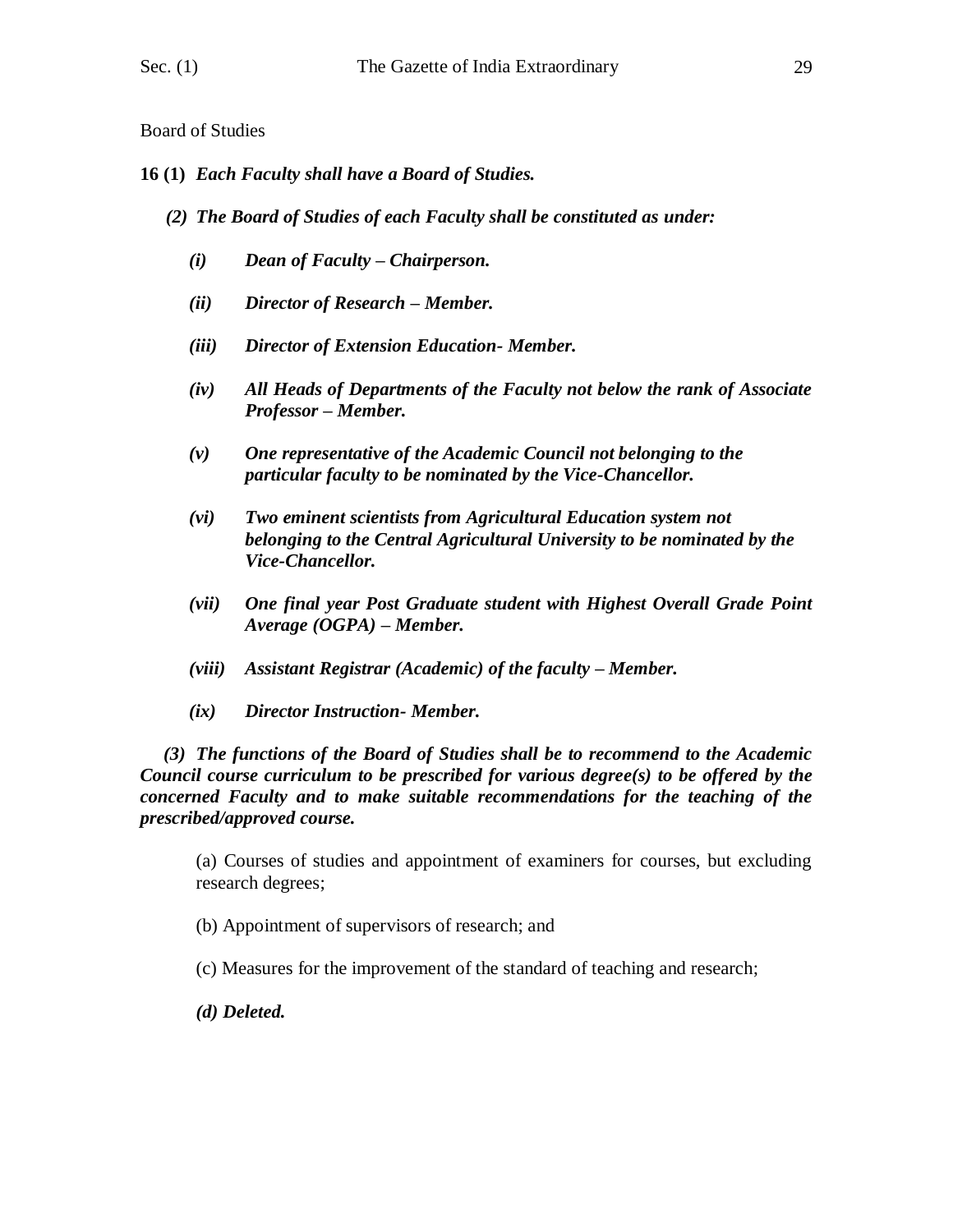Finance Committee

17 (1) The Finance Committee shall consist of the following members, namely:-

- *(i) The Vice-Chancellor – Chairman*
- *(ii) Financial Advisor (DARE) or his/her nominee not below the rank of Deputy Secretary.*
- (iii) Three persons to be nominated by the Board, out of whom at least one shall be a member of the Board;
- (iv) Three persons to be nominated by the Visitor; and
- (v) The Comptroller of the University Member Secretary.

### *(2) Three members of the Finance Committee shall form a quorum for meeting of the Finance Committee;*

 (3) The members of the Finance Committee, other than *ex-officio* members, shall hold office for a term of three years;

 (4) A member of the Finance Committee shall have the right to record a minute of dissent if he does not agree with any decision of the Finance Committee;

 (5) The Finance Committee shall meet, at least twice a year to examine the accounts and to scrutinize proposals for expenditure;

 (6) Every proposal relating to creation of posts, and those, items which have not been included in the Budget, should be examined by the Finance Committee before they are considered by the Board;

 (7) The annual accounts and the financial estimates of the University prepared by the Comptroller, shall be laid before the Finance Committee for consideration and comments and thereafter submitted to the Board for approval;

 (8) The Finance Committee shall recommend limits for the total recurring expenditure and the total non-recurring expenditure for the year, based on the income and resources of the University (which, in the case of productive works, may include the proceeds of loans).

#### Selection Committees

18 (1) There shall be a Selection Committee for making recommendations to the Board for appointment to the posts of teachers, Comptroller, Registrar, Librarians, Deans of Colleges, Directors and heads of other institutions maintained by the University.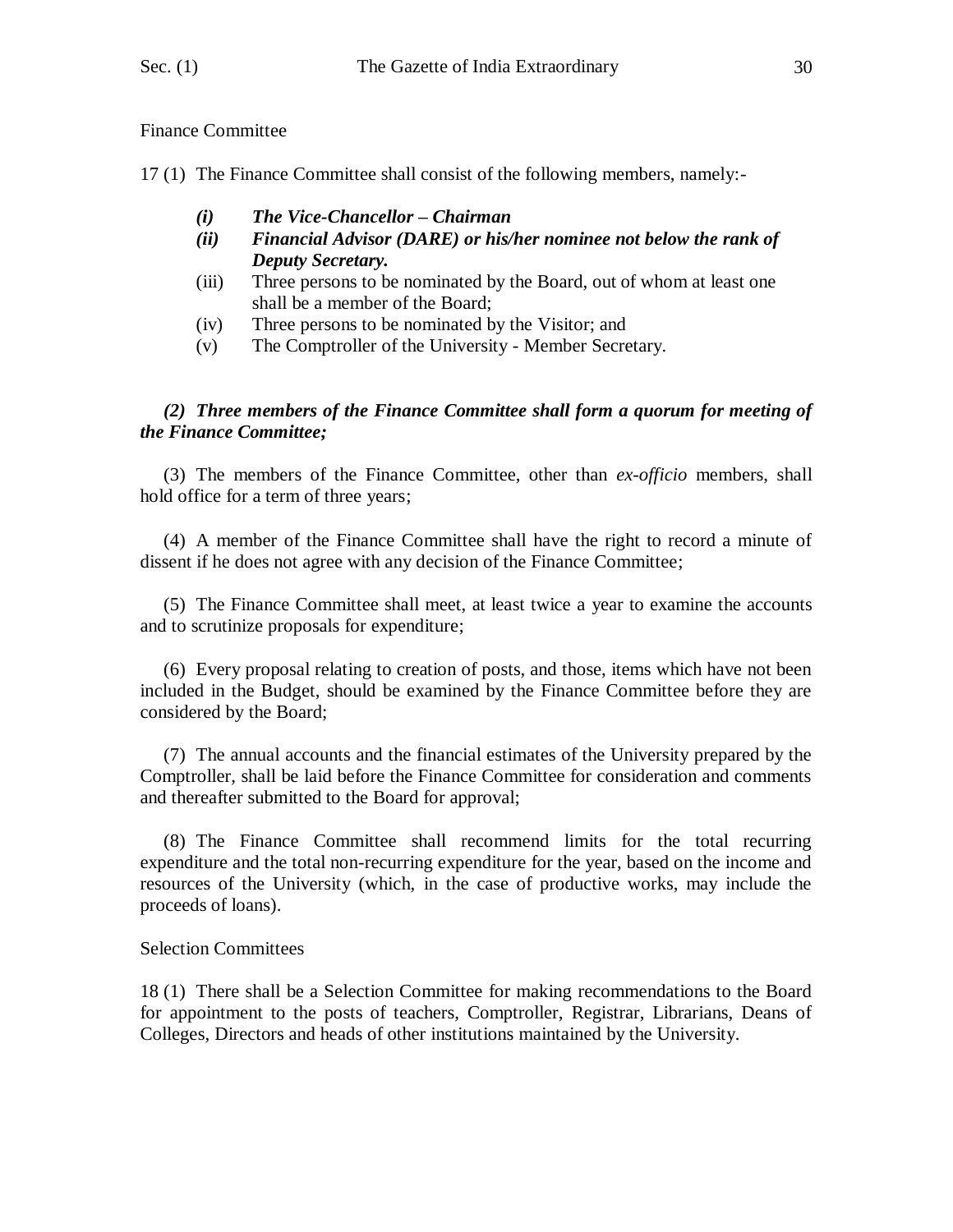# *(2) The Selection Committee for appointment to the posts specified in column 1 of the Table below shall consist of members as specified in the corresponding entries in column 2 of the said Table:*

| 1                                                                                                   |                  | $\overline{2}$                                                                                                                                                                                                                                                                        |
|-----------------------------------------------------------------------------------------------------|------------------|---------------------------------------------------------------------------------------------------------------------------------------------------------------------------------------------------------------------------------------------------------------------------------------|
| Professor                                                                                           | (i)              | The Head of the Department concerned, if he is a Professor;                                                                                                                                                                                                                           |
|                                                                                                     | (ii)             | One Professor to be nominated by the Vice-Chancellor; and                                                                                                                                                                                                                             |
|                                                                                                     | (iii)            | Three persons not in the service of the University, nominated by<br>the Board, out of a panel of names recommended by the Academic<br>Council for their special knowledge of, or interest in, the subject<br>with which Professor will be concerned.                                  |
| Associate<br>Professor/<br>Assistant                                                                | (i)              | The Head of the Department concerned;                                                                                                                                                                                                                                                 |
| Professor                                                                                           | (ii)             | One Professor to be nominated by the Vice-Chancellor; and                                                                                                                                                                                                                             |
|                                                                                                     | $\overline{111}$ | Two persons not in the service of the University, nominated by the<br>Board, out of a panel of names recommended by the Academic<br>Council for their special knowledge, or interest in, the subject with<br>which the Associate Professor/ Assistant Professor will be<br>concerned. |
| Registrar,                                                                                          |                  |                                                                                                                                                                                                                                                                                       |
| Comptroller                                                                                         | (i)              | Two members of the Board nominated by it; and                                                                                                                                                                                                                                         |
|                                                                                                     | (ii)             | One person not in the service of the University, nominated by the<br>Board.                                                                                                                                                                                                           |
| Librarian                                                                                           |                  | Two persons not in the service of the University, who have special<br>knowledge of the subject of the Library Science / Library<br>Administration to be nominated by the Board.                                                                                                       |
| Dean of college,<br>Directors or head<br>of other<br>institution<br>maintained by the<br>University |                  | Three persons not in the service of the University of whom two<br>shall be nominated by the Board and one by the Academic Council<br>for their special knowledge of, or interest in, a subject in which<br>instruction is being provided by the college or institution.               |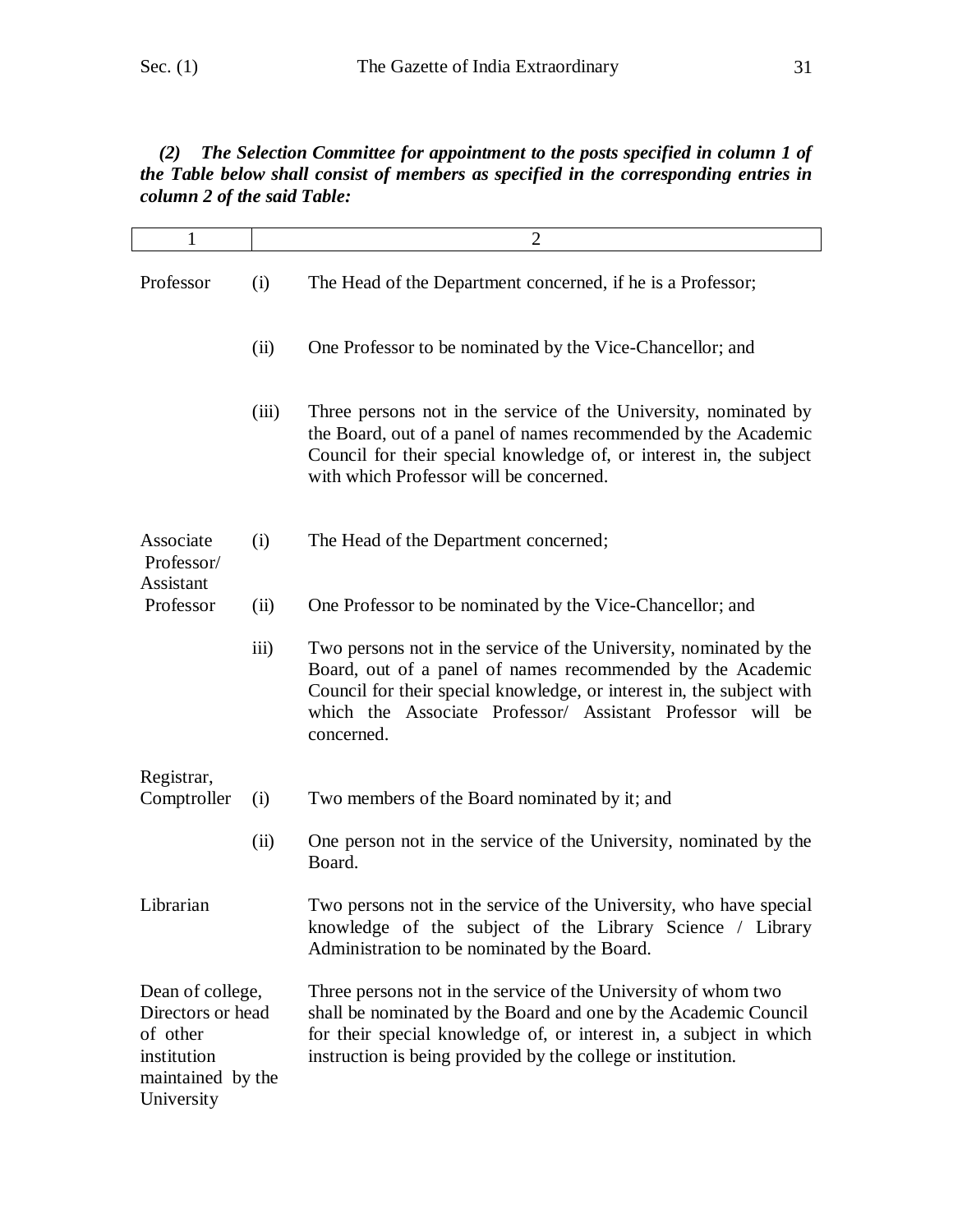| 1                                                       |       | 3                                                                                                                                                                                                                                 |
|---------------------------------------------------------|-------|-----------------------------------------------------------------------------------------------------------------------------------------------------------------------------------------------------------------------------------|
| <b>Amended Provisions</b>                               |       |                                                                                                                                                                                                                                   |
|                                                         |       |                                                                                                                                                                                                                                   |
| Directors/<br><b>Deans</b>                              | (i)   | Vice-Chancellor or his nominee- Chairman;                                                                                                                                                                                         |
|                                                         |       |                                                                                                                                                                                                                                   |
|                                                         | (ii)  | One nominee of the Visitor; and                                                                                                                                                                                                   |
|                                                         | (iii) | Three eminent scientists not below the rank of Vice-Chancellor<br>or equivalent (serving/retired) to be nominated by the Vice-<br>Chancellor from a penal of six names approved by the Board.                                     |
|                                                         |       |                                                                                                                                                                                                                                   |
| <b>Professors/</b><br>Equivalent                        | (i)   | Vice-Chancellor or his nominee – Chairman;                                                                                                                                                                                        |
|                                                         | (ii)  | One nominee of the Visitor;                                                                                                                                                                                                       |
|                                                         | (iii) | Dean of the concerned Faculty – Member;                                                                                                                                                                                           |
|                                                         | (iv)  | Director of Research or Director of Extension Education or<br>Director Instruction to be nominated by Vice-Chancellor –<br>Member; and                                                                                            |
|                                                         | (v)   | Three eminent subject matter specialists not below the rank of<br>Head of Department or equivalent (serving or retired) to be<br>nominated by the Vice-Chancellor out of a panel of six<br>names approved by the Board - Members. |
| <b>Associate Professor/</b><br><b>Asstt. Professor/</b> |       |                                                                                                                                                                                                                                   |
| Equivalent                                              | (i)   | Vice-Chancellor or his nominee- Chairman;                                                                                                                                                                                         |
|                                                         | (ii)  | One nominee of the Visitor;                                                                                                                                                                                                       |
|                                                         | (iii) | Dean of the concerned faculty – Member;                                                                                                                                                                                           |
|                                                         | (iv)  | Director of Instruction or Director of Research or Director of<br><b>Extension Education to be nominated by Vice-Chancellor</b>                                                                                                   |

*(v) Head of the concerned Department not below the rank of Professor; and*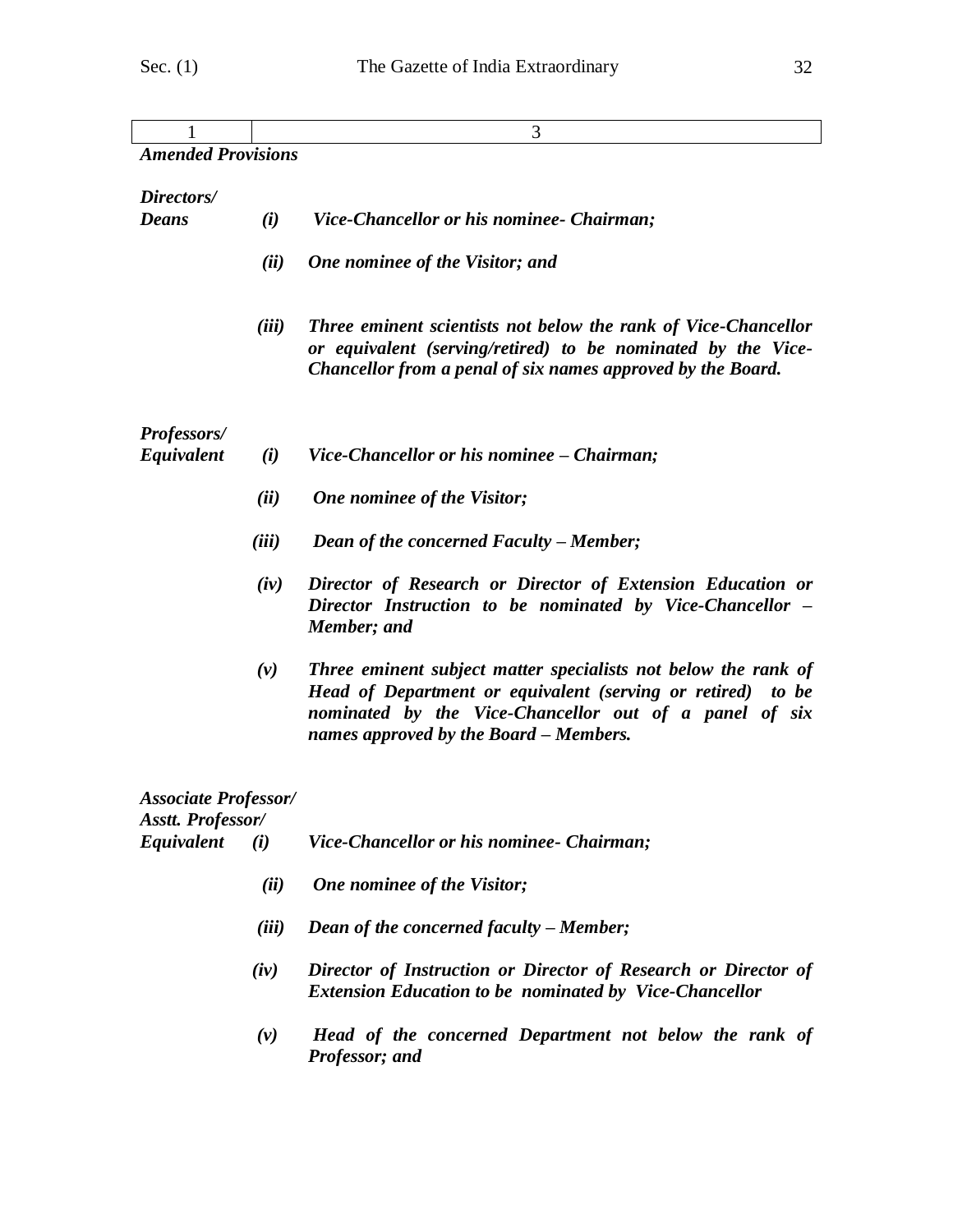*(vi) Two eminent teachers/ scientists not below the rank of Professor or equivalent (serving or retired) to be nominated by the Vice-Chancellor out of panel of six names approved by the Board.*

| Registrar/<br>Comptroller/ |      |                                                                                                                                                      |
|----------------------------|------|------------------------------------------------------------------------------------------------------------------------------------------------------|
| Librarian                  | (i)  | Vice-Chancellor or his nominee- Chairman;                                                                                                            |
|                            | (ii) | One nominee of the Visitor;                                                                                                                          |
|                            | (ii) | One Director/Dean to be nominated by the Vice-Chancellor; and                                                                                        |
|                            | (iv) | Two experts in the concerned subject to be nominated by the<br>Vice-Chancellor, out of a panel of six names approved by the<br><b>Board-Members.</b> |

18 (3) The Vice-Chancellor, or in his absence, his nominee shall preside at the meetings of a Selection Committee;

*Provided that the meetings of the Selection Committee shall be fixed after prior consultation with the nominees of the Visitor.*

*Provided further that the proceedings of the Selection Committee shall not be valid unless at least two members, not in the service of the University are present in the meeting.* 

*18 (3) Para (a) & (b) deleted.*

 (4) The meeting of a Selection Committee shall be convened by the Vice-Chancellor or in his absence by his nominee.

 *(5) The procedure to be followed by the Selection Committee in making recommendations shall be decided by the Committee prior to the interview.*

 (6) If the Board is unable to accept the recommendations made by a Selection Committee, it shall record its reasons and submit the case to the Visitor for final orders.

(7) Appointments to temporary posts shall be made in the manner indicated below:-

*(i) The Vice-Chancellor shall have the authority to appoint a person on adhoc basis for period not exceeding six months extendable by a further period of six months with the approval of the Board;*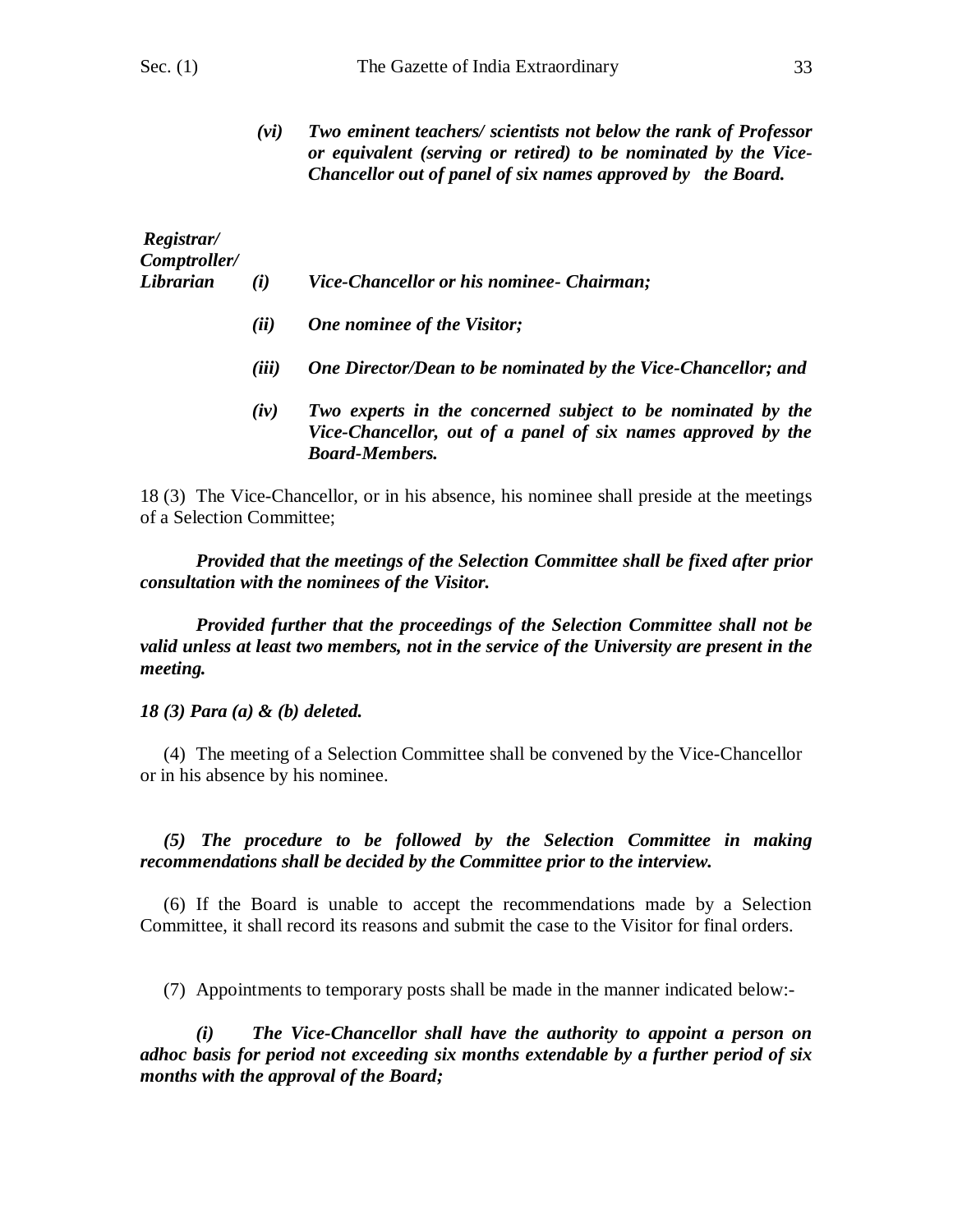Provided that if the Vice-Chancellor is satisfied that in the interest of work it is necessary to fill the vacancy, the appointment may be made on a purely temporary basis by the local Selection Committee referred to in Sub-clause (ii) for the period not exceeding six months.

(ii) If the temporary vacancy is for a period less than a year, an appointment to such vacancy shall be made on the recommendation of a local Selection Committee consisting of the Dean of the college concerned, the Head of the Department and a nominee of the Vice-Chancellor;

Provided that if the same person holds the offices of the Dean and the Head of the Department, the Selection Committee may contain two nominee of the Vice-Chancellor:

Provided further that in case of sudden casual vacancies of teaching posts caused by death or any other reason, the Dean may, in consultation with the Head of the Department concerned, make a temporary appointment for a month and report to the Vice-Chancellor and the Registrar about such appointment.

 (iii) No teacher appointment temporarily shall, if he is not recommended by a regular Selection Committee for appointment under the Statutes, be continued in service on such temporary employment, unless he is subsequently selected by a local Selection Committee or a regular Selection Committee, for a temporary or permanent appointment, as the case may be.

 *(8) Mode of Constitution of the Selection Committee for non-academic staff, not prescribed in the statutes, shall be prescribed by the Ordinances(s).*

Special Mode of Appointment

19 (1) Notwithstanding anything contained in Statute 18, the Board may invite a person of high academic distinction and professional attainments to accept a post of Professor or Associate Professor or any other academic post in the University, as the case may be, on such terms and conditions as it deems fit, and on the person agreeing to do so appoint him to the post.

 (2) The Board may appoint a teacher or any other academic staff working in any other University or organization for undertaking a joint project in accordance with the manner laid down in the Ordinances.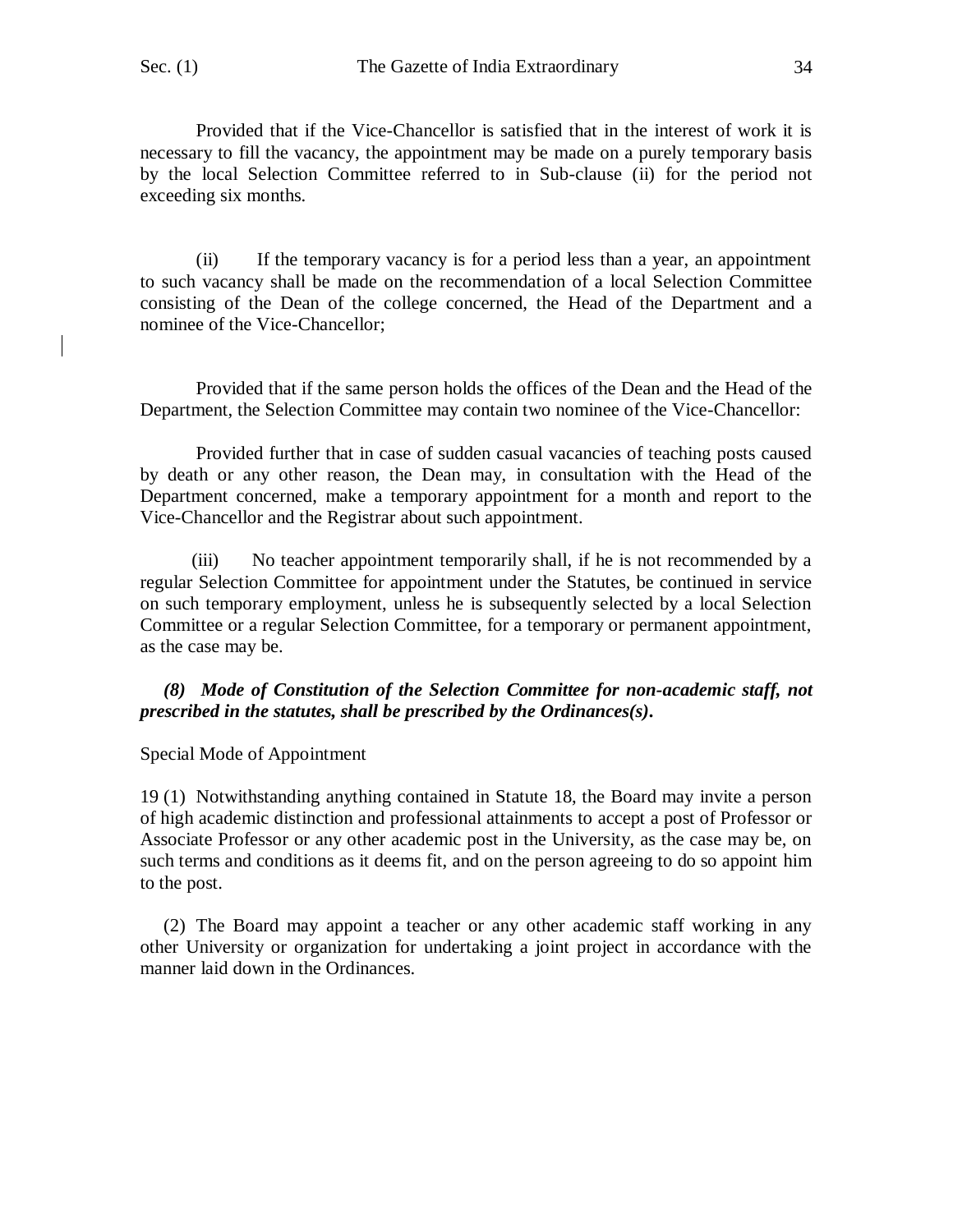Appointment for a fixed tenure

20 The Board may appoint a person selected in accordance with the procedure laid down in Statute 18 for a fixed tenure on such terms and conditions as it deems fit.

# Recognized Teachers

*21 (1) (a) Qualifications of Director, Dean, Professor, Associate Professor and Assistant Professor of different faculties and their equivalents in Research and Extension Education shall be as prescribed by the Ordinance(s).*

*(b) Qualification of Non- Academic Staff shall be prescribed by the Ordinances(s).*

# *Clause 21 (2),(3),(4),(5) deleted.*

 (6) Any person aggrieved by an order of withdrawal under clause (5) may, within three months from the communication to him of such order, appeal to the Board which may pass such orders thereon as it thinks fit.

# **Committees**

22 (1) The authorities of the University specified in section 16 may appoint as many standing or special committees as it may deem fit, and may appoint to such committees persons who are not members of such authority.

 (2) Any such committee appointed under clause (1) may deal with any subject delegated to it subject to confirmation by the authority appointing it.

Terms and conditions of service and code of conduct of the teachers, etc.

23 (1) All the teachers and other academic staff of the University shall, in the absence of any agreement to the contrary, be governed by the terms and conditions of service and code of conduct as are specified in the Statutes, the Ordinance and the Regulations.

# *(2) Every teacher and other staff of the University shall be appointed on a written contract, the term of which shall be prescribed by the Ordinances.*

 (3) A copy of every contract referred to in clause (2) shall be deposited with the Registrar.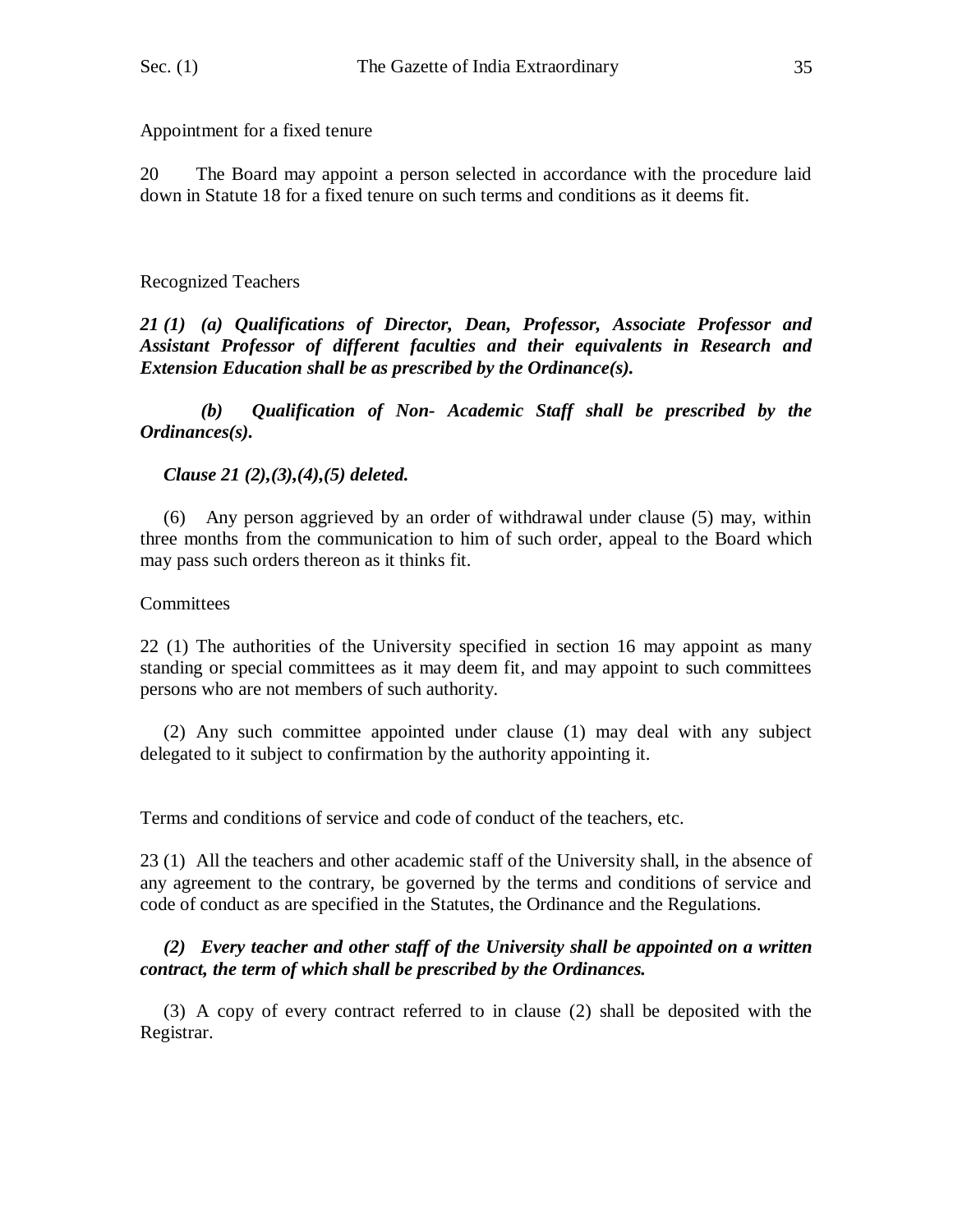Terms and conditions of service and code of conduct of other employees

#### *24. All the non-academic employees of the University, shall in the absence of any contract to the contrary, be governed by the terms and conditions of service and code of conduct as are specified in the Statutes, the Ordinances and the Regulations as made from time to time*

#### Seniority list

25 (1) Whenever, in accordance with the Statutes, any person is to hold an office or be a member of an authority of the University by rotation according to seniority such seniority shall be determined according to the length of continuous service of such person in his grade and, in accordance with such other principles as the Board may, from time to time, prescribe.

 (2) It shall be the duty of the Registrar to prepare and maintain, in respect of each class of persons to whom the provisions of these Statutes apply, a complete and up-todate seniority list in accordance with the provisions of clause (1).

 (3) If two or more persons have equal length of continuous service in a particular grade or the relative seniority of any persons is otherwise in doubt, the Registrar may, on his own motion and shall, at the request of any person, submit the matter to the Board whose decision thereon shall be final.

Removal of employees of the University

26 (1) Where there is an allegation of misconduct against a teacher, a member of the academic staff or other employee of the University, the Vice-Chancellor, in the case of the teacher or member of the academic staff and the authority competent to appoint (hereinafter referred to as the appointing authority) in the case of other employee, may, by order in writing, place such teacher, member of the academic staff or other employee, as the case may be, under suspension and shall forthwith report to the Board the circumstances in which the order was made ;

Provided that the Board may, if it is of the opinion, that circumstances of the case do not warrant the suspension of the teacher or a member of the academic staff, revoke such order.

 *(2) Notwithstanding anything contained in the terms of the contract of appointment or of any other terms and conditions of service of the employees, the Board in respect of teacher and other academic staff and the appointing authority, in respect of other employees, shall have the power to remove a teacher or a member of the academic staff, or other employees as the case may be on grounds of misconduct.*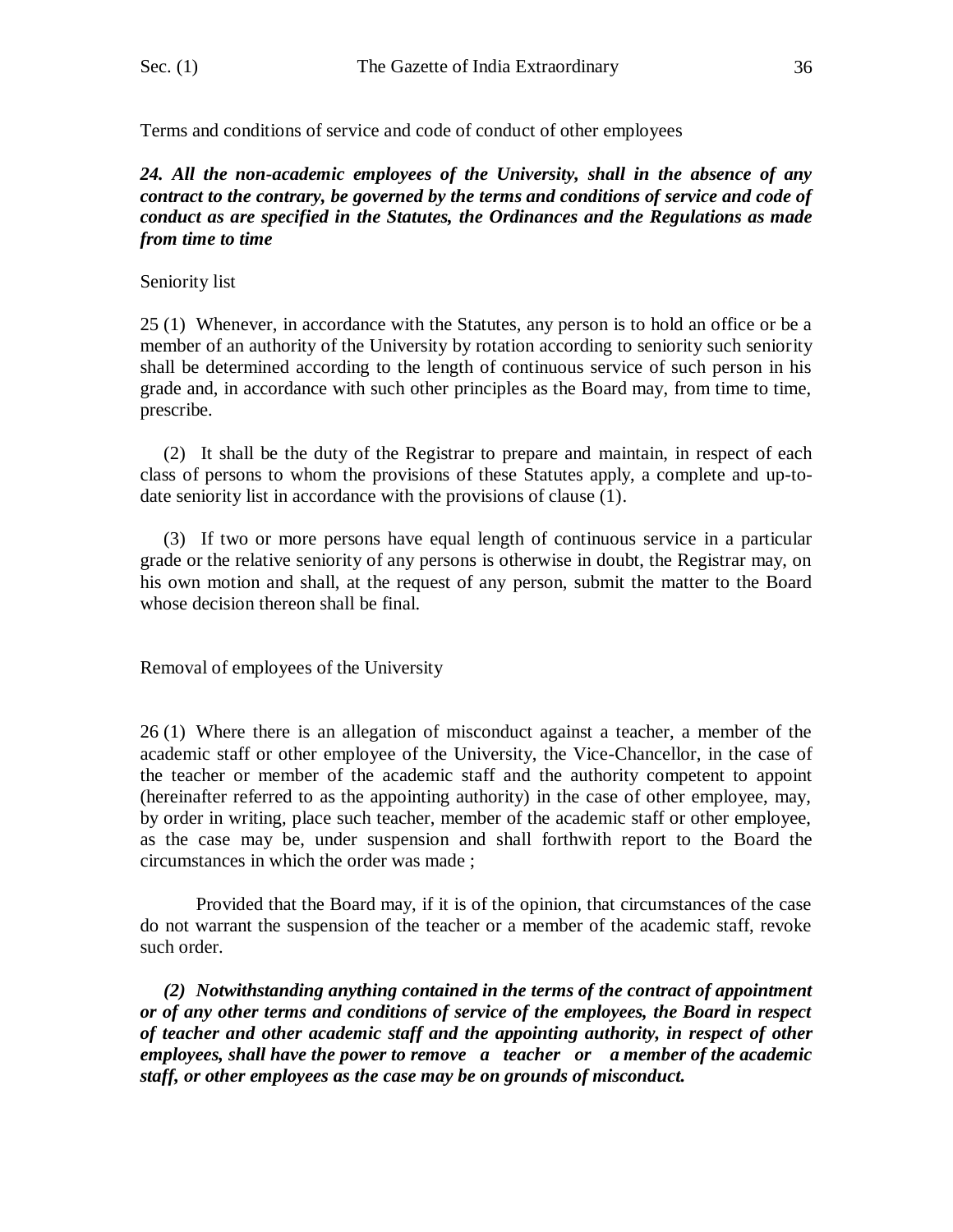*(3) Save as aforesaid, the Board or the appointing authority as the case may be, shall not be entitled to remove any teacher, member of the academic staff or other employee except for a good cause and after giving three months notice or on payment of three months salary in lieu thereof.*

 (4) No teacher, member of the academic staff or other employee shall be removed under clause (2) or clause (3) unless he has been given a reasonable opportunity of showing cause against the action proposed to be taken in regard to him

 (5) The removal of a teacher, member of the academic staff or other employee shall take effect from the date on which the order of removal is made;

Provided that where the teacher, member of the academic staff or other employee is under suspension at the time of his removal, such removal shall take effect from the date on which he was placed under suspension.

 (6) Notwithstanding anything contained in the foregoing provisions of this Statutes, a teacher/member of the academic staff or other employee may resign :-

(a) If he is a permanent employee, only after giving three months' notice in writing to the Board or the appointing authority, as the case may be, or by paying three month's salary in lieu thereof;

*(b) If he is not a permanent employee, only after giving one month's notice in writing to the Board or, the appointing authority as the case may be, or by paying one month's salary in lieu thereof;*

*Provided that such resignation shall take effect only on the date from which the resignation is accepted by the Board or the appointing authority, as the case may be.*

#### Honorary degrees

27 (1) The Board may, on the recommendation of the Academic Council and by a resolution passed by a majority of not less than two-thirds of the members present and voting, make proposals to the Visitor for the conferment of honorary degrees;

Provided that in case of emergency, the Board may; on its own motion, make such proposals.

 (2) The Board may, by a resolution passed by a majority of not less than twothirds of the members present and voting, withdraw, with the previous sanction of the Visitor, any honorary degree conferred by the University.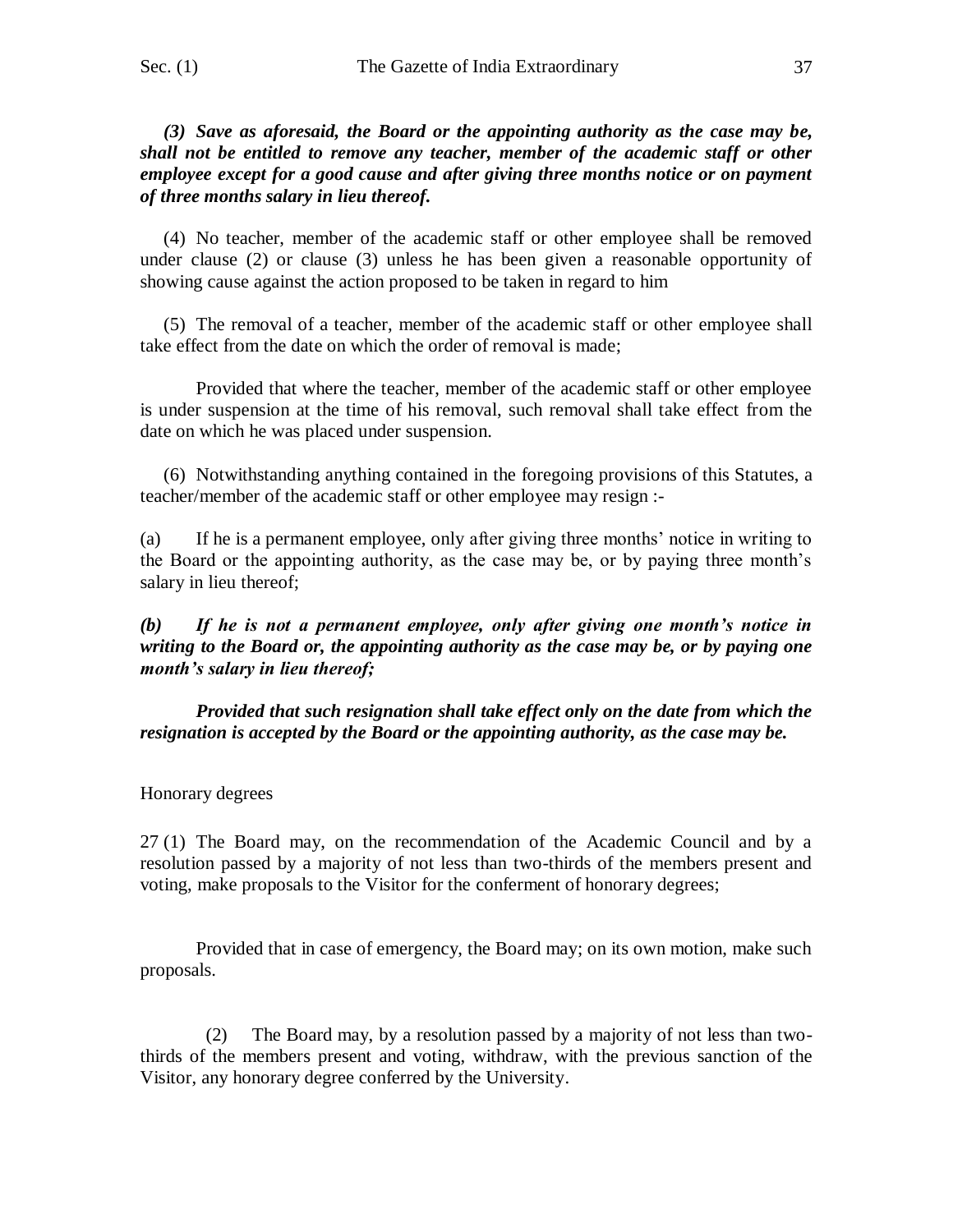Withdrawal of degrees, etc.

28 The Board may, by a special resolution passed by a majority of not less than twothirds of the members present and voting, withdraw any degree or academic distinction conferred on, or any certificate or diploma granted to, any person by the University for good and sufficient cause;

Provided that no such resolution shall be passed until a notice in writing has been given to that person calling upon him to show cause within such time as may be specified in the notice why such a resolution should not be passed and until his objections, if any, and any evidence he may produce in support of them, have been considered by the Board.

Maintenance of discipline among students of the University

29 (1) All powers relating to discipline and disciplinary action in relation to students of the University shall vest in the Vice-Chancellor.

 (2) The Vice-Chancellor may delegate all or any of his powers as he deems proper to such Officers as he may specify in this behalf.

 (3) Without prejudice to the generality of his powers relating to the maintenance of discipline and taking such action, as may seem to him appropriate or the maintenance of discipline, the Vice-Chancellor may, in exercise of his powers, by order, direct that any student or students be expelled, or rusticated, for a specified period, or be not admitted to a course or courses of study in a college, institution or Department of the University for a stated period, or be punished with fine for an amount to be specified in the order, or be debarred from taking an examination or examinations conducted by the University, college, institution or Department for one or more years, or that the results of the student or students concerned in the examination or examinations in which he or they have appeared be cancelled.

 (4) The Dean of colleges, institutions and Heads of the teaching Departments in the University shall have the authority to exercise all such disciplinary powers over the students in their respective colleges, institutions and teaching Departments in the University as may be necessary for the proper conduct of such colleges, institutions and teaching in the Departments.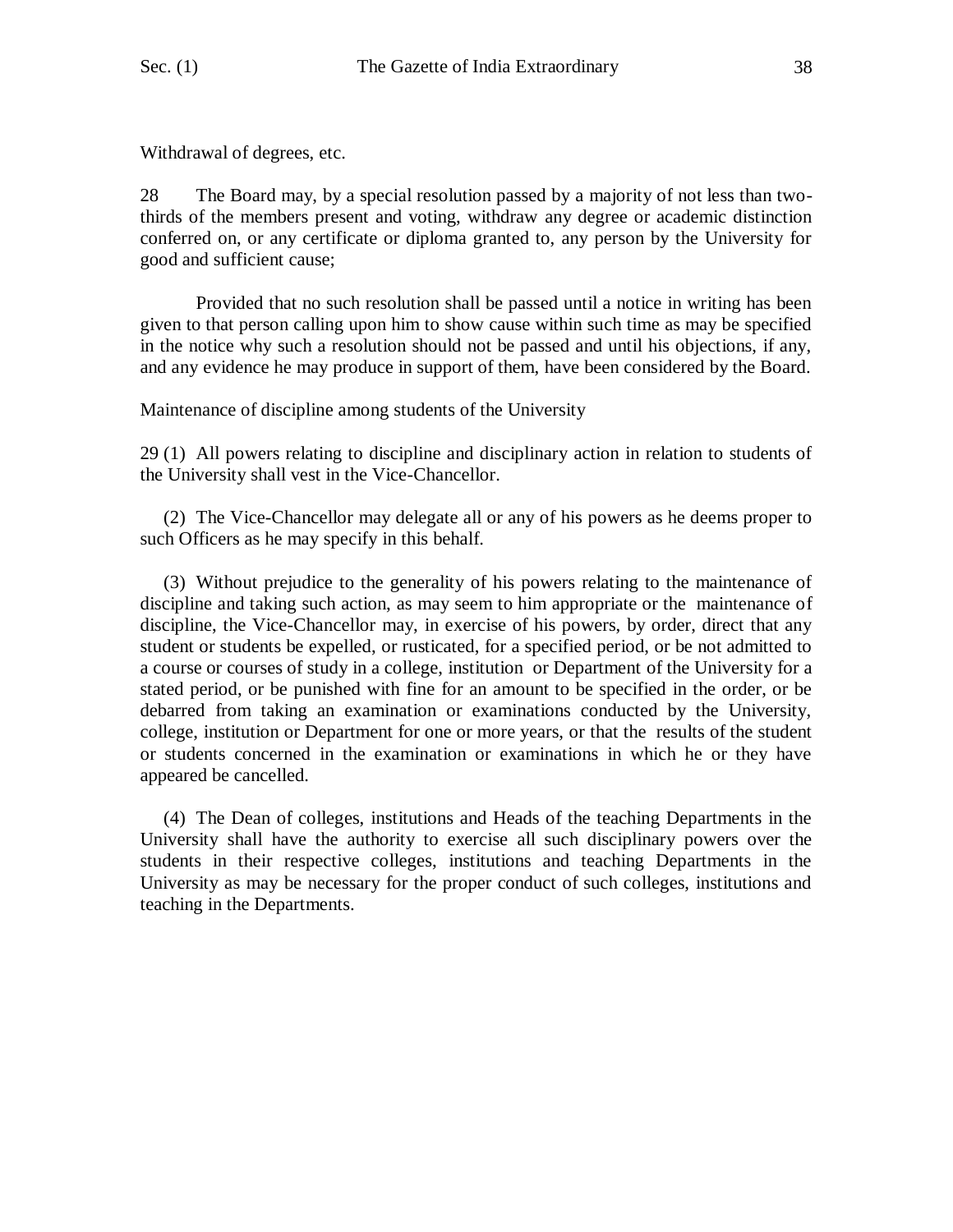(5) Without prejudice to the powers of the Vice-Chancellor, the Deans and other persons specified in Clause (4), detailed rules of discipline and proper conduct shall be made by the University. The Deans of the colleges, institutions and Heads of the teaching Departments in the University may also make the supplementary rules as they deem necessary for the aforesaid purposes.

 (6) At the time of admission, every student shall be required to sign a declaration to the effect that he submits himself to the disciplinary jurisdiction of the Vice-Chancellor and other authorities of the University.

Maintenance of discipline among students of colleges, etc.

30 All powers relating to discipline and disciplinary action in relation to the students of the college or an institution maintained by the University, shall vest in the Dean of the College or institution, as the case may be, in accordance with the procedure prescribed by the Ordinances.

Advisory Committee

### *31 deleted.*

**Convocations** 

32 Convocations of the University for the conferring of the Degrees or for other purposes shall be held in such manner as may be prescribed by the Ordinances.

Acting Chairman

*33 When no provision is made for a Chairman to preside over a meeting of any Committee or when the Chairman so provided for is absent or the Vice-Chancellor has not in writing made any arrangement, the members shall elect one from among themselves to preside over meeting.*

Resignation

34 Any member, other than an *ex-officio* member of the Board, Academic Council or any other authority of the University or any Committees of such Authority may resign by letter addressed to the Registrar and the resignation shall take effect as soon as such letter is received by the Registrar.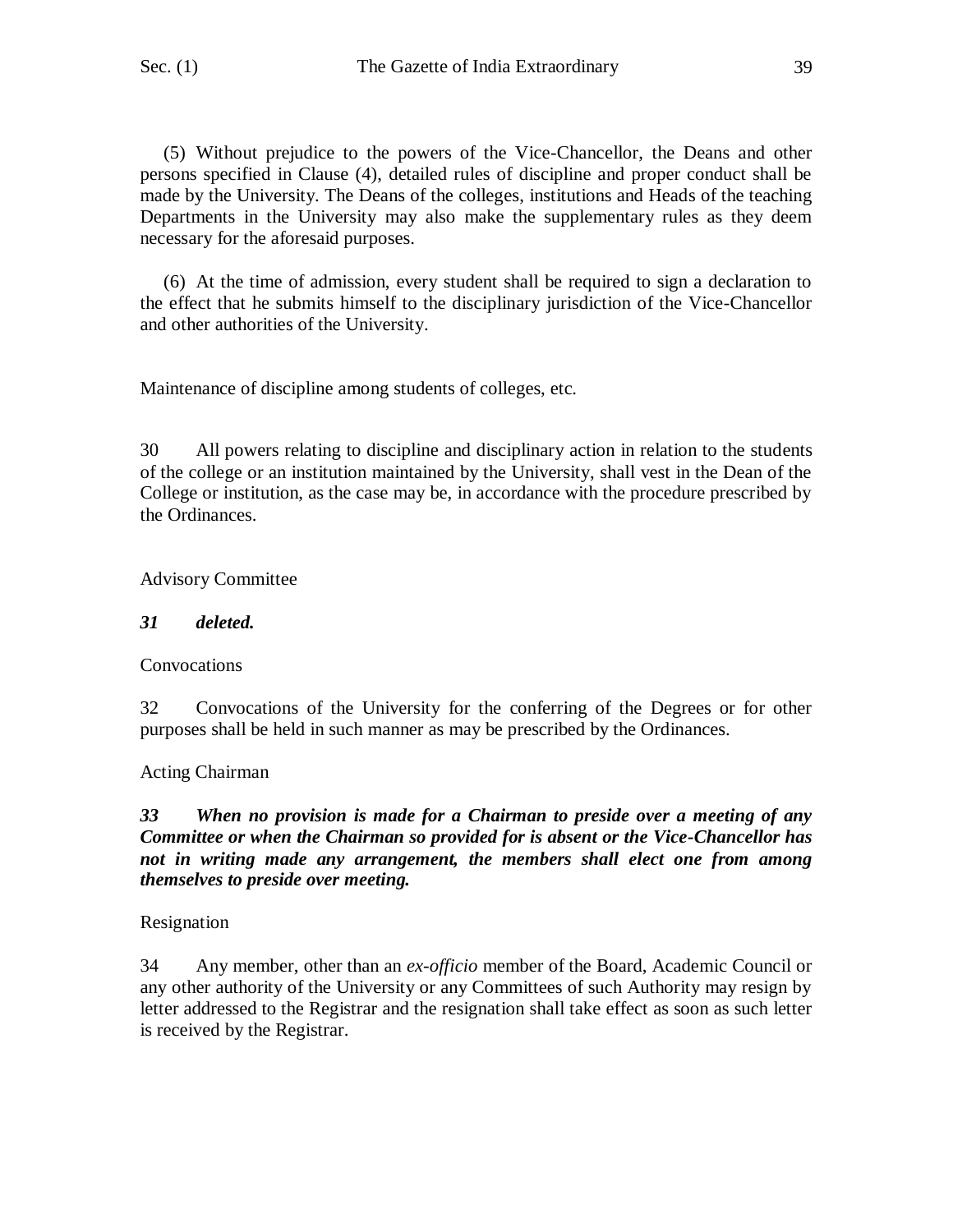#### Disqualifications

35 (1) A person shall be disqualified for being chosen as, and for being, a member of any of the Authorities of the University:-

(i) If he is of unsound mind;

(ii) If he is an un discharged insolvent;

(iii)if he has been convicted by a court of law of an offence involving moral turpitude and sentenced in respect thereof to imprisonment for a period of not less than six months.

 (2**)** If any question arises as to whether a person is or had been subjected to any of the disqualification mentioned in clause (1), the question shall be referred to the Visitor and his decision thereon shall be final and no suit or other proceeding shall be in civil court against such decision.

Residence Condition for Membership and Office

### *36 Notwithstanding anything contained in the Statutes, a person who is not ordinarily resident in India shall not be eligible to be an Officer of the University or a member of any authority of the University.*

Membership of authorities by virtue of membership of other bodies

37 Notwithstanding anything contained in the Statutes, a person who holds any posts in the University or is a member of any authority of the University in his capacity as a member of a particular authority or as the holder of a particular appointment shall hold such office or membership only for so long as he continues to be a member of that particular authority or the holder of that particular appointment, as the case may be.

### Alumni Association

38 (I) There shall be an Alumni Association for the University.

 (2) The subscription for membership of the Alumni Association shall be prescribed by the Ordinances.

 (3) No member of the Alumni Association shall be entitled to vote or stand for election unless he has been a member of the Association for at least one year prior to the date of the election and is degree holder of the University of at least five years standing;

Provided that the condition relating to the completion of one year's membership shall not apply in the case of the first election.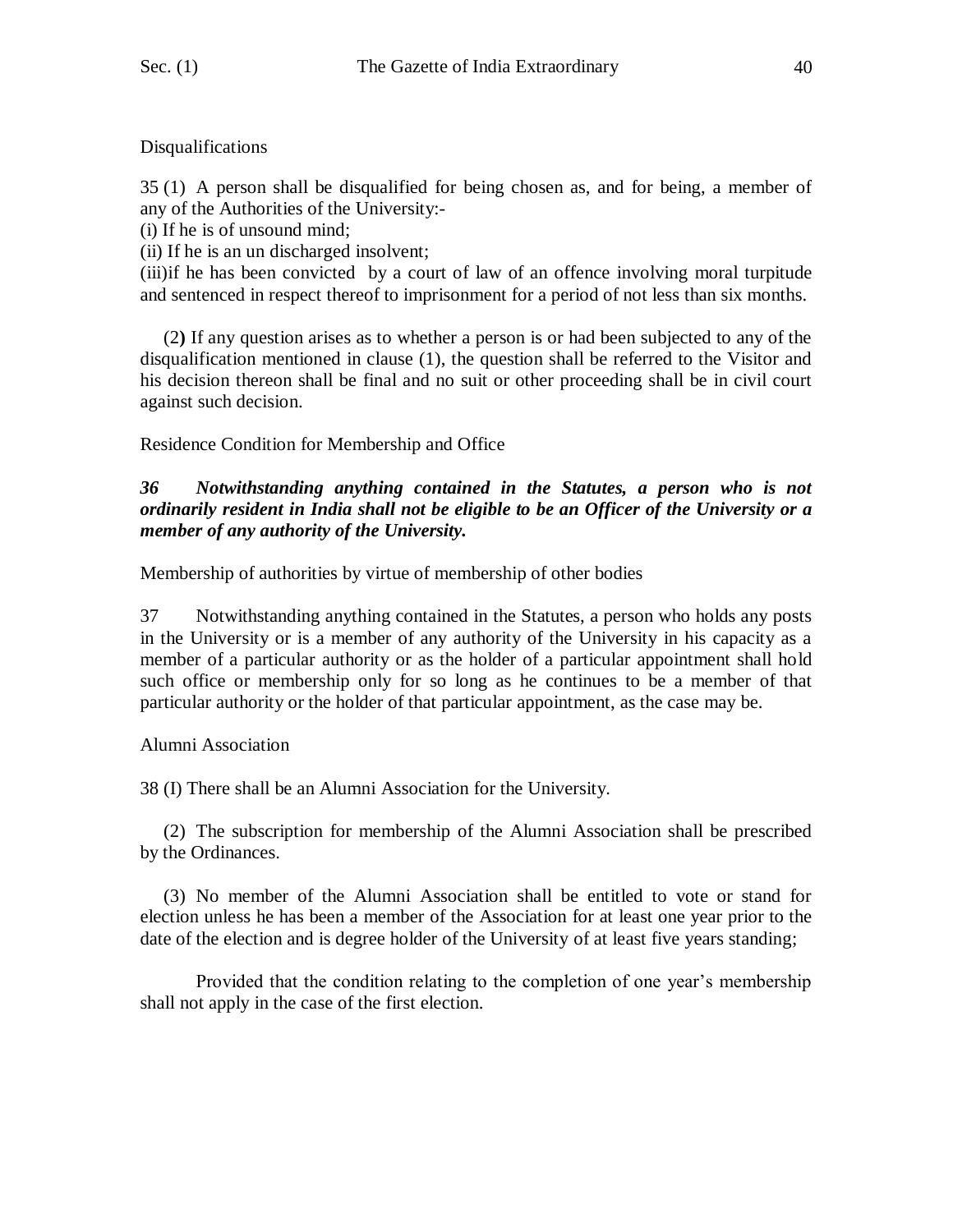#### Students' Council

*39 (1) There shall be, in each College of the University a Students' Council for each academic session for the purpose of making recommendations to the authorities of the University with regard to various activities relating to students welfare, including games, sports, dramatics, debates, cultural activities etc. and such Council shall consist of :*

- *(i) The Dean of the College-Chairperson*
- *ii) All Hostel Wardens*
- *iii) Campus Estate Officer*
- *iv) Five Heads of the Departments to be nominated by the Dean*
- *v) Hostel Prefects*
- *vi) One student from each class/year who has secured the highest Overall Grade Point Average in the previous academic session.*
- *vii) Students Welfare Officer – Member Secretary*

# *(2) Deleted.*

# *(3) The Students Council shall meet at least once in each semester.*

Ordinances how made

40 (1) The first ordinances made under sub-section (2) of Section 27 may be amended or repealed at any time by the Board in the manner specified below.

 (2) No Ordinance in respect of the matters enumerated in section 27, other than those enumerated in clause (n) of sub-section (1) thereof shall be made by the Board unless a draft of such Ordinance has been proposed by the Academic Council.

 (3) The Board shall not have power to amend any draft of any Ordinance proposed by the Academic Council under clause (2), but may reject the proposal or return the draft to the Academic Council for reconsideration either in whole or in part, together with any amendment which the Board may suggest.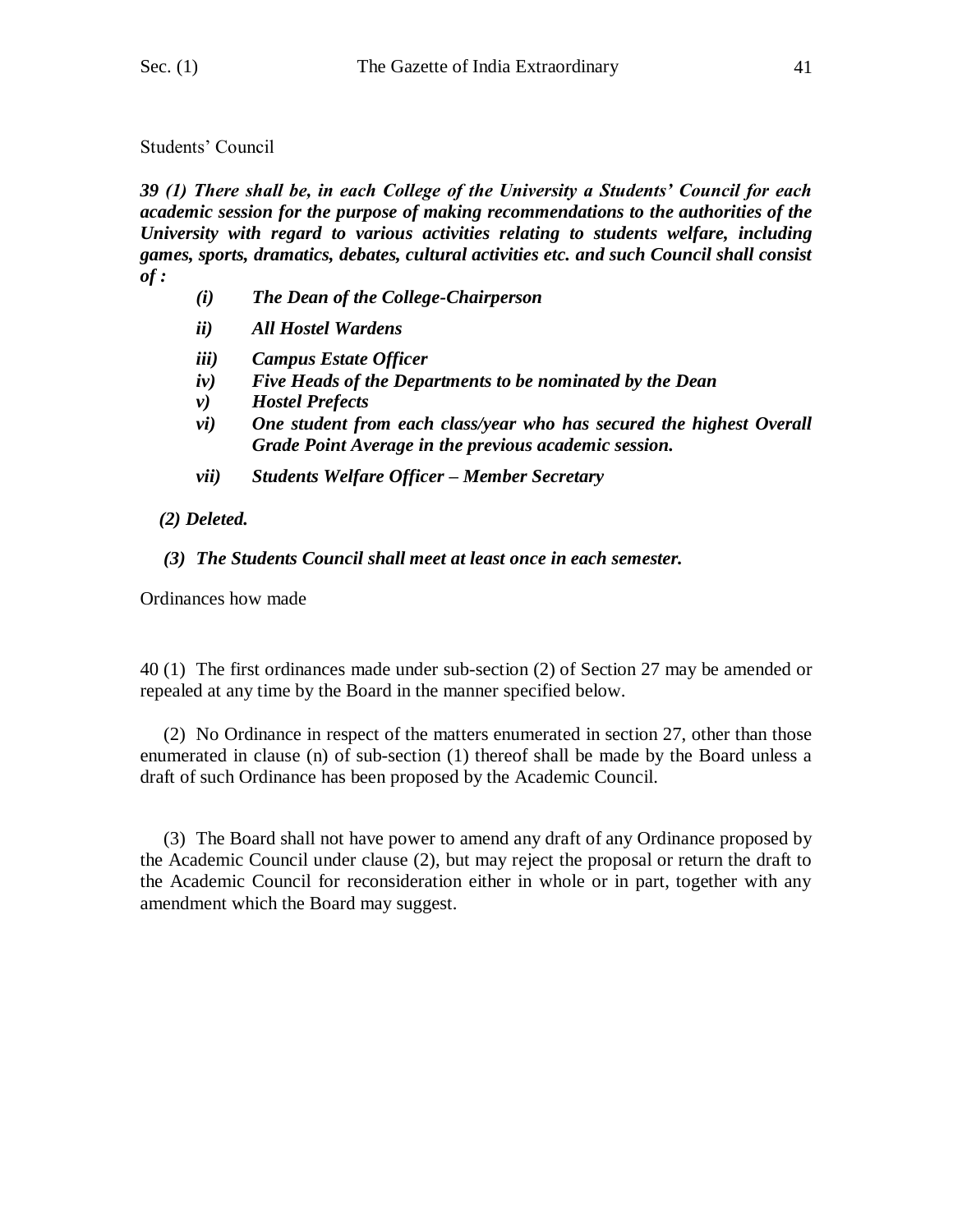(4) Where the Board has rejected or returned the draft of an Ordinance proposed by the Academic Council, the Academic Council may consider the question afresh and in case the original draft is reaffirmed by a majority of not less than two-thirds of the members present, and voting and more than half the total member of numbers of the Academic Council, the draft may be sent back to the Board which shall either adopt it or refer it to the Visitor whose decision shall be final.

(5) Every Ordinance made by the Board shall come into effect immediately.

 (6) Every Ordinance made by the Board shall be submitted to the Visitor within two weeks from the date of its adoption. The Visitor shall have the power to direct the University within four weeks of the receipt of the Ordinance to suspend the operation of any such Ordinance and he shall, as soon as possible, inform the Board about his objection to the proposed Ordinance. The Visitor may, after receiving the comments of the University, either withdraw the order suspending the Ordinance, or disallow the Ordinance, and his decision shall be final.

# Regulations

41 (1) The Authority of the University may make Regulations consistent with the Act, the Statutes and the Ordinances for the following matters, namely:-

- (i) Laying down the procedure to be observed at their meeting and the number of members required to form a quorum.;
- (ii) providing for all matters which are required by the Act, the Statutes or the Ordinances to be prescribed by the Regulations;
- (iii) Providing for all other matters concerning such authority or committees appointed by them and not provided for by the Act, the Statutes or the Ordinances.

 (2) Every authority of the University shall make Regulations providing for the giving of notice to the members of such authorities of the dates of meeting and of the business to be considered at meetings and for the keeping of a record of the proceedings of meetings.

 (3) The Board may direct the amendment in such manner as it may specified, of any Regulation made under the Statutes or the annulment of any such Regulation.

### Delegation of Powers

42 Subject to the provisions of the Act and the Statutes, any officer or authority of the University may delegate his or its power to any other officer or authority or person under his or its respective control and subject to the condition that overall responsibility for the exercise of the powers so delegated shall continue to vest in the officer or authority delegating such powers.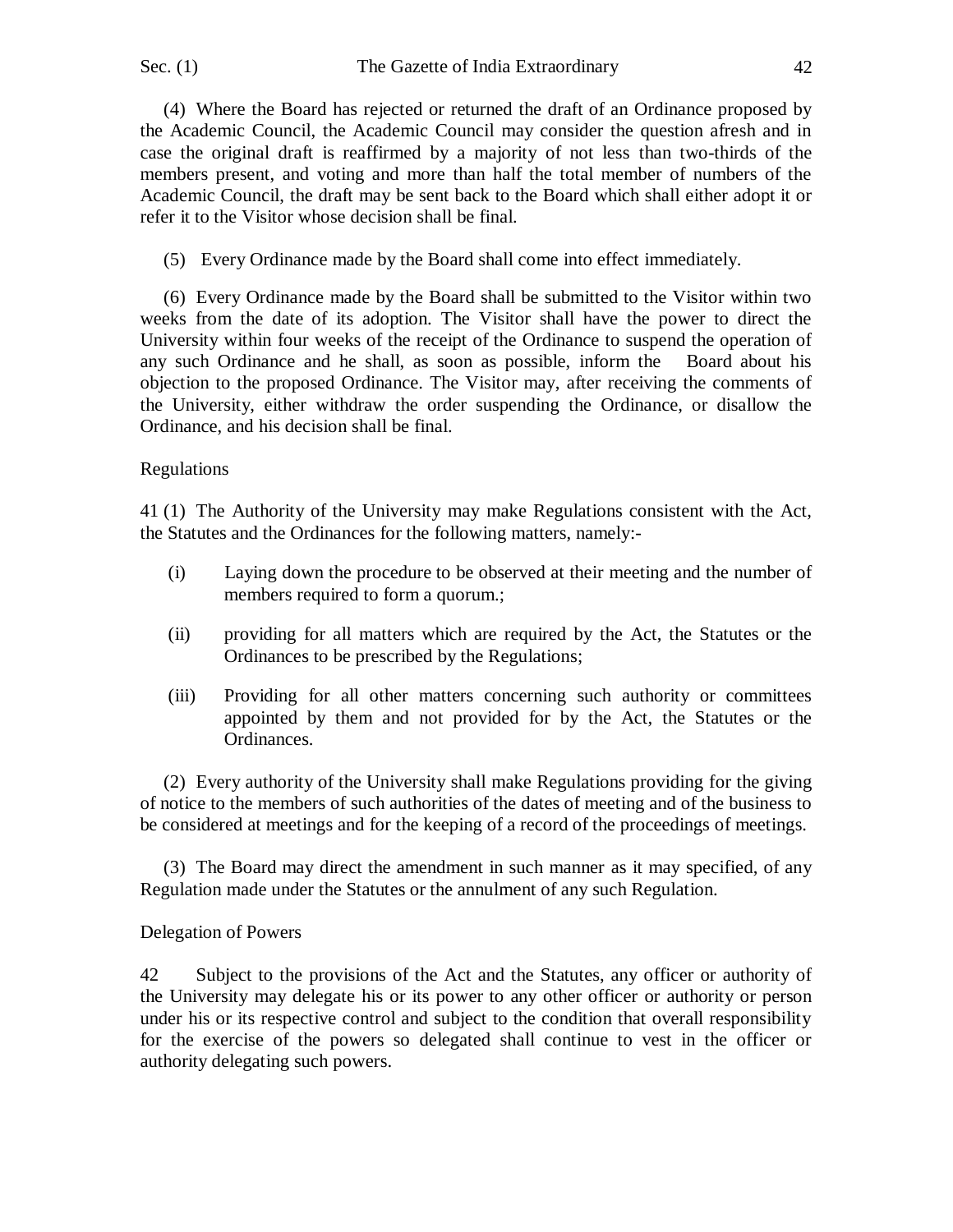Collaboration with other Institution and Organizations

*43 The University shall have the authority to enter into an agreement through a Memorandum of Understanding with any research and /or academic institution of higher learning, including the Indian Council of Agricultural Research, Regional Complex for North Eastern Hill Region, Barapani (Meghalaya), to conduct collaborative Post Graduate Research Programme to fulfill the partial requirement for the award of Master's and Ph. D. degrees of the University.* 

Constitution and Function of Research Council

*44 (1) There shall be a Research Council of the University to exercise general supervision over the research policies and programmes of the University in the area of Agricultural and allied disciplines. The Research Council shall consist of the following members:*

- *(i) The Vice-Chancellor – Chairman*
- *(ii) Director of Extension Education – Member*
- *(iii) Director of Instruction- Member*
- *(iv) All Deans of the Colleges of the University – Members*
- *(v) Six nominees of the State Governments not below the rank of Directors one each from the six states of NEH Region.*
- *(vi)* All Co-ordinators of the Research Teams of the University Members
- *(vii) Two eminent Agricultural Scientists to be nominated by the Vice-Chancellor for three years – Members*
- *(viii) Director of Research – Member Secretary*
- *(2) The Research Council shall meet at least once in a year.*

 *(3) One third member of the Research Council shall form a quorum for the meeting of the Research Council.*

 *(4) If a vacancy occurs due to resignation or otherwise the same shall be filled up for the remaining period.*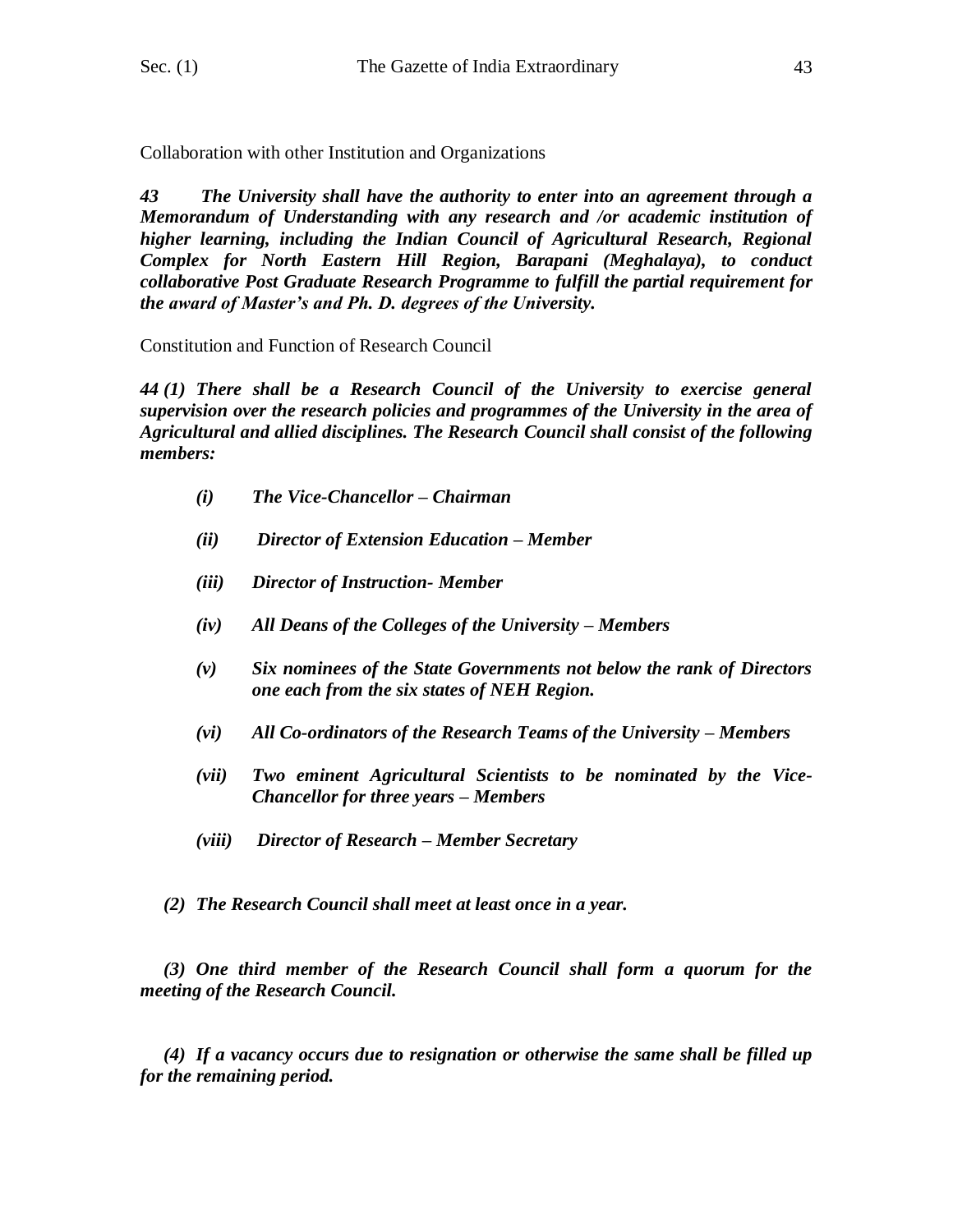Constitution and Function of the Extension Education Council

*45 (1) There shall be an Extension Education Council of the University to exercise general supervision over the Extension Education policies and programmes of the University in the area of Agricultural and allied disciplines. The Extension Education Council shall consist of the following members:*

- *(i) The Vice-Chancellor – Chairman*
- *(ii) Director of Research – Member*
- *iii) Director of Instruction- Member*
- *(iv) All Deans of the Colleges of the University – Members*
- *(v) Six nominees of the State Governments of NEH Region not below the rank of Directors - Members*
- *(vi) Six farmers representatives from the States of NEH Region and one woman Social Worker to be nominated by the Vice-Chancellor for term of three years – Members*
- *(vii) Two eminent Scientists from outside the University to be nominated by the Vice-Chancellor for two years – Members*
- *(viii) Director of Extension Education – Member Secretary*

 *(2) The Extension Education Council shall meet at least once in a year.*

 *(3) One third members of the Extension Education Council shall form a quorum for the meeting of the Extension Education Council.*

*46 (1) All regular employees of Central Agricultural University shall be governed by the provisions of " Central Civil Services (Pension) Rules 1972" and "General Provident Fund (Central Services) Rules 1960", in respect of grant of Pension and Gratuity and G.P. Fund.*

 *(2) Any change incorporated by Government of India in "Central Services (Pension) Rules 1972" and " General Provident Fund (Central Services) Rules 1960", shall also be applicable to employees of Central Agricultural University.*